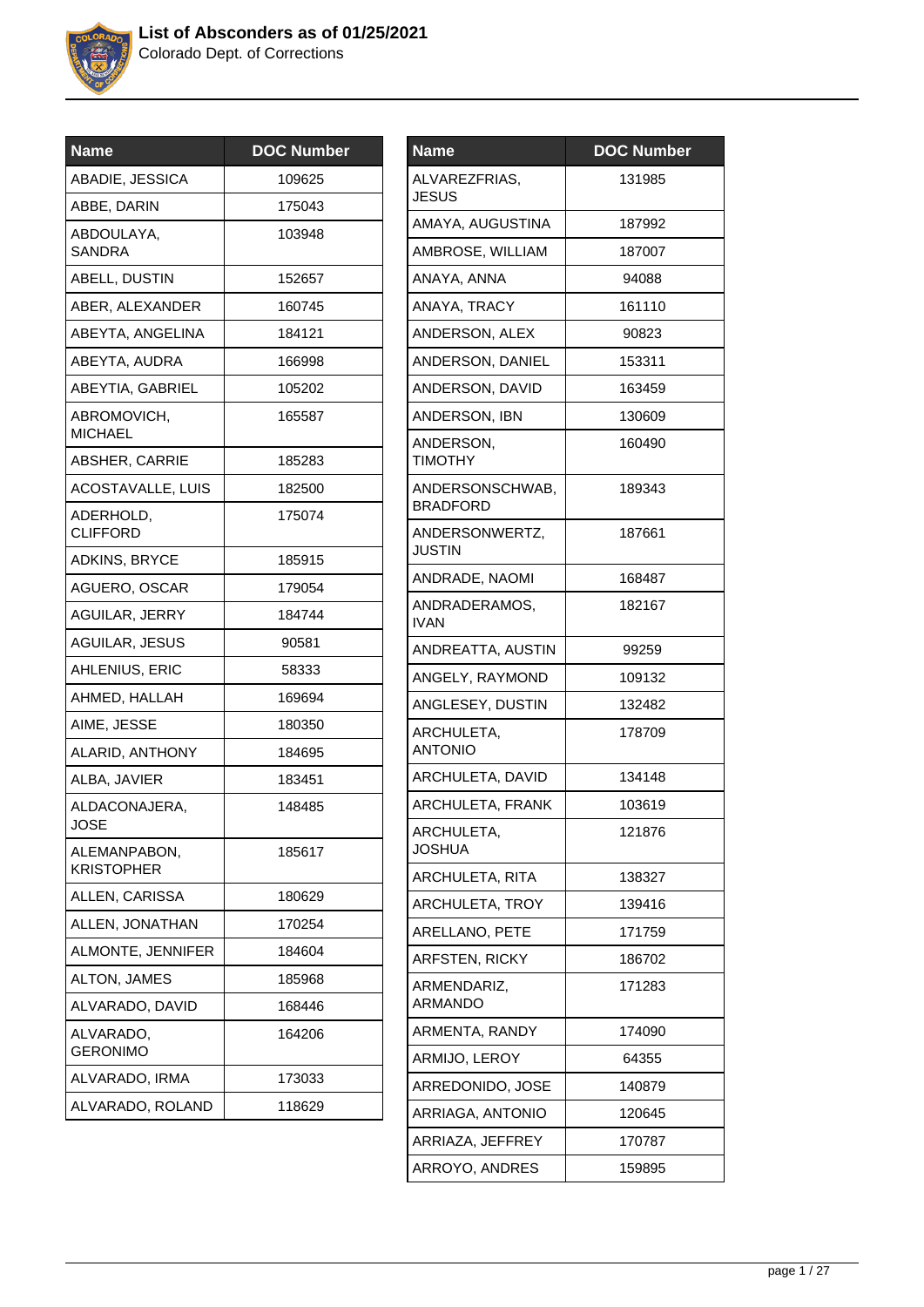

| <b>Name</b>                           | <b>DOC Number</b> |
|---------------------------------------|-------------------|
| ARSEN, STEVEN                         | 178370            |
| ARTERBERRY,<br>ROBERT                 | 95653             |
| <b>ASHFORD, ARIS</b>                  | 179949            |
| <b>ATKERSON, MARK</b>                 | 163086            |
| ATKINSON, KYLE                        | 175485            |
| AUSBIE, DIJUAN                        | 181460            |
| <b>AVERY, TRAVIS</b>                  | 188089            |
| AVILA, ANDREA                         | 140907            |
| AYALA, ALBERT                         | 105573            |
| <b>BABBS, ANDREW</b>                  | 172548            |
| <b>BACA, ALBERTO</b>                  | 143998            |
| <b>BADTEN, LANCE</b>                  | 90820             |
| <b>BAILEY, JENNIFER</b>               | 184320            |
| <b>BAILEY, MICHAEL</b>                | 153971            |
| <b>BAKER, ANTHONY</b>                 | 140207            |
| BAKER, DWAYNE                         | 163682            |
| BAKER, RYAN                           | 108917            |
| <b>BALDASON, RAY</b>                  | 123818            |
| <b>BALIN, STANLEY</b>                 | 80819             |
| <b>BALLARD, MISTY</b>                 | 185721            |
| BALTIERRA, JUAN                       | 128825            |
| <b>BANKSHARRIS,</b><br><b>MARSEAN</b> | 181942            |
| <b>BARAJAS, JOE</b>                   | 89084             |
| BARAJAS, ROLANDO                      | 116289            |
| BARDEN.<br><b>CHRISTOPHER</b>         | 166496            |
| BARELA, LEVI                          | 183475            |
| <b>BARNES, BRADLEY</b>                | 80628             |
| <b>BARNES, MATTHEW</b>                | 109884            |
| <b>BARNES, MICHAEL</b>                | 137807            |
| BARNETT, RAYMOND                      | 186202            |
| <b>BARNETTE, JAMES</b>                | 133769            |
| <b>BARRON, SUNNY</b>                  | 184408            |

| <b>Name</b>                         | <b>DOC Number</b> |
|-------------------------------------|-------------------|
| BARRY, LEON                         | 86328             |
| BARSENASOROSCO.<br><b>RACHAEL</b>   | 154685            |
| <b>BATTLE, STEVEN</b>               | 114939            |
| BAUER, DAVID                        | 84313             |
| <b>BAUGHER, RONALD</b>              | 185983            |
| <b>BEAN, DAVID</b>                  | 94421             |
| BEAUCHAMP, DAVID                    | 123660            |
| <b>BECKER, MAX</b>                  | 151663            |
| <b>BECKHAM, DERRICK</b>             | 139547            |
| BEGAY, EDUARDO                      | 188072            |
| <b>BEGAY, RAMONA</b>                | 188634            |
| <b>BEHI, ISMAL</b>                  | 89981             |
| <b>BELL, ANDREW</b>                 | 175983            |
| <b>BELON, PAUL</b>                  | 117879            |
| BELROSE, ANDREW                     | 172414            |
| BENAVIDEZ, JOSEPH                   | 56448             |
| <b>BENGHESHIR, REYAD</b>            | 186647            |
| BENNET, ROBERT                      | 187843            |
| BENNETT, JUSTIN                     | 177720            |
| <b>BERG, KYNDRA</b>                 | 178932            |
| <b>BERNAL, NICHOLAS</b>             | 120222            |
| BERRY, JOHN                         | 93789             |
| BILLINGS, LESLIE                    | 180730            |
| BINDEWALD,<br><b>CHRISTOPHER</b>    | 185562            |
| BIRHANEMASKEL,<br><b>MENGISTEAB</b> | 109391            |
| <b>BIRTON, JESSE</b>                | 123278            |
| <b>BISCHEL, STEPHEN</b>             | 132258            |
| <b>BJORKLUND, DENNIS</b>            | 180120            |
| <b>BLACKBURN, ROGER</b>             | 127949            |
| <b>BLACKSHERE, JACOB</b>            | 169431            |
| <b>BLACO, ERIC</b>                  | 92900             |
| <b>BLALOCK, KEVIN</b>               | 184786            |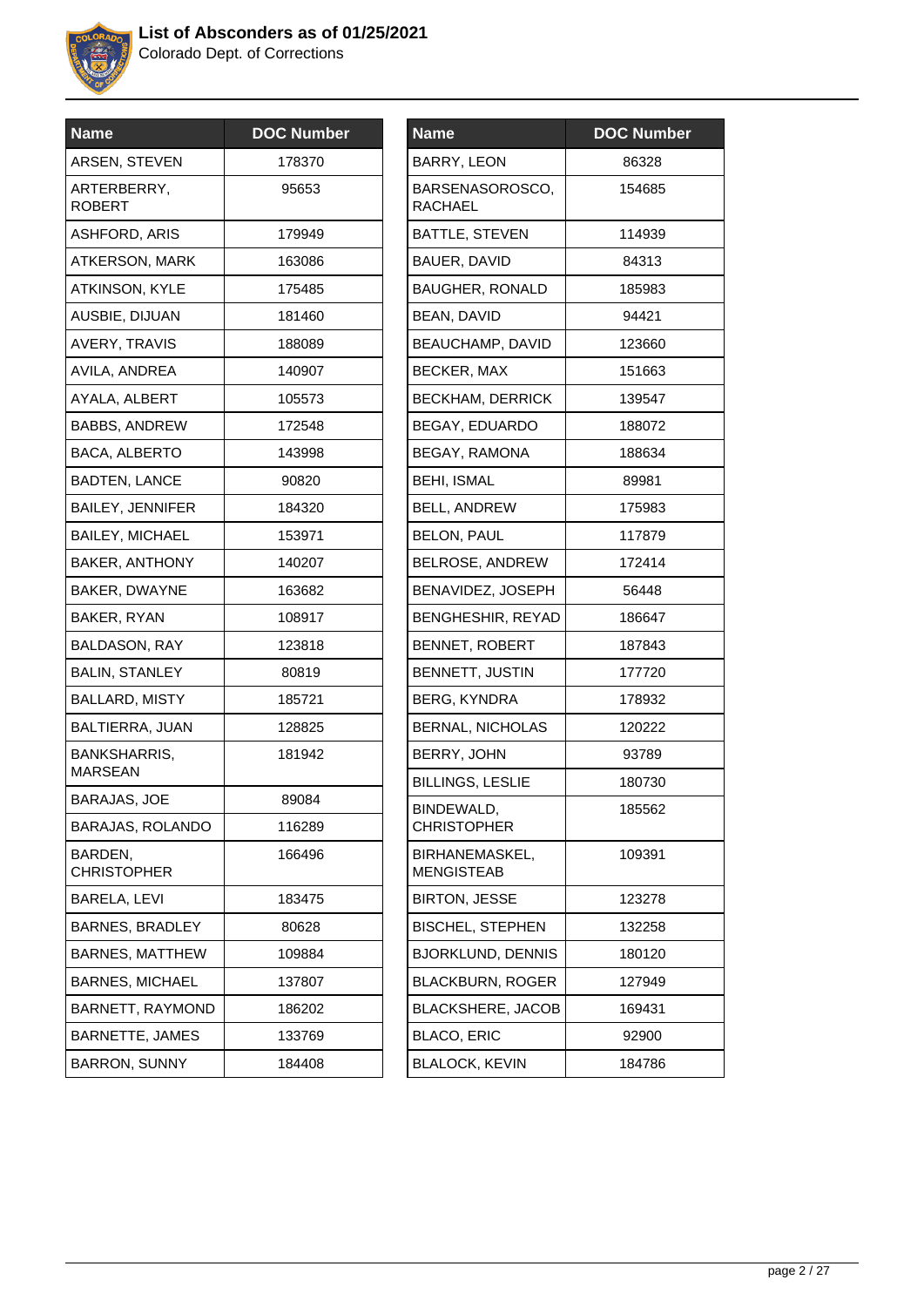

| <b>Name</b>                       | <b>DOC Number</b> |
|-----------------------------------|-------------------|
| <b>BLANTON, NICHOLAS</b>          | 178125            |
| <b>BLOCKER, MICHAEL</b>           | 179522            |
| BLOSSER, JAY                      | 186404            |
| <b>BOBBITT, JOEY</b>              | 175010            |
| BOCANEGRA,<br><b>LAWRENCE</b>     | 180118            |
| <b>BOEHS, JEFFREY</b>             | 67166             |
| <b>BOLING, JEREMIE</b>            | 154208            |
| BOLTONVARGAS,<br><b>ALTOSHA</b>   | 151364            |
| BONDS, EDWARD                     | 142886            |
| BONNER, SEAN                      | 184417            |
| <b>BONSER, REBEL</b>              | 172423            |
| <b>BONSU, LETICIA</b>             | 132046            |
| BORDEN, JOSEPH                    | 169842            |
| <b>BOURN, MARK</b>                | 147844            |
| BOWDEN, TANYA                     | 127354            |
| BOYLES, ANTHONY                   | 109157            |
| <b>BRANNON, CULLEN</b>            | 187418            |
| <b>BREWER, ERNEST</b>             | 93706             |
| <b>BREWER, TRAVIS</b>             | 188575            |
| <b>BREYER, LUKE</b>               | 94897             |
| BRIDENBAKER,<br><b>KRISTIE</b>    | 182848            |
| <b>BRIGGS, JONATHAN</b>           | 188550            |
| <b>BRIGHT, MARK</b>               | 186277            |
| <b>BRIGHT, TRAVIS</b>             | 162873            |
| BROADHEAD, DAVIN                  | 82666             |
| BROADHEAD,<br><b>RICHARD</b>      | 169613            |
| <b>BROCK, DANIEL</b>              | 172807            |
| BROCKETT,<br><b>LAWRENCE</b>      | 134242            |
| BROCKUNIER,<br><b>CHRISTOPHER</b> | 186376            |
| <b>BROOKS, JOHNNY</b>             | 160964            |
| <b>BROOME, JERRY</b>              | 51890             |
| BROWN, ADAM                       | 186499            |

| Name                            | <b>DOC Number</b> |
|---------------------------------|-------------------|
| <b>BROWN, DUSTIN</b>            | 120399            |
| <b>BROWN, GEORGE</b>            | 49597             |
| <b>BROWN, JAMES</b>             | 106783            |
| BROWN, JEREMIAH                 | 184093            |
| <b>BROWNE, TIMOTHY</b>          | 101000            |
| <b>BRUCE. IMANE</b>             | 182994            |
| <b>BRUTON, ISAAC</b>            | 166815            |
| <b>BRUTON, MAJOR</b>            | 183596            |
| BRYANT, HENTON                  | 135946            |
| BRYANT, KAYLA                   | 177956            |
| <b>BRYANT, MICHAEL</b>          | 186473            |
| <b>BUCK, JAYAR</b>              | 174939            |
| <b>BULLOCKKELLEY,</b><br>AMANDA | 134624            |
| <b>BURDINE, LORENZO</b>         | 130821            |
| <b>BURFORD, JOSEPH</b>          | 182679            |
| <b>BURKE, DANIEL</b>            | 127396            |
| <b>BURLESON, NATHAN</b>         | 187306            |
| <b>BURNAM, SCOTT</b>            | 127280            |
| BUSHYHEAD,<br><b>CHARLES</b>    | 180269            |
| <b>BUSKEY, DAVID</b>            | 186141            |
| BUSTAMANTE,<br><b>ANGELO</b>    | 183368            |
| <b>BUTLER, NIIMON</b>           | 174673            |
| BUTTERFIELD,<br>SAMUEL          | 147458            |
| CAIN, STEVEN                    | 175461            |
| CALDWELL, JEFFREY               | 145113            |
| CALLAHAN, BROOKS                | 141211            |
| CAMACHO,<br><b>ESEQUIEL</b>     | 168307            |
| CAMILLETTI,<br><b>MICHAEL</b>   | 117551            |
| CAMPBELL, DANIEL                | 129020            |
| CANIZALESTORREZ,<br>MANUEL      | 117830            |
| CANNON, JUSTIN                  | 146722            |
| CARANZA, HENRY                  | 185751            |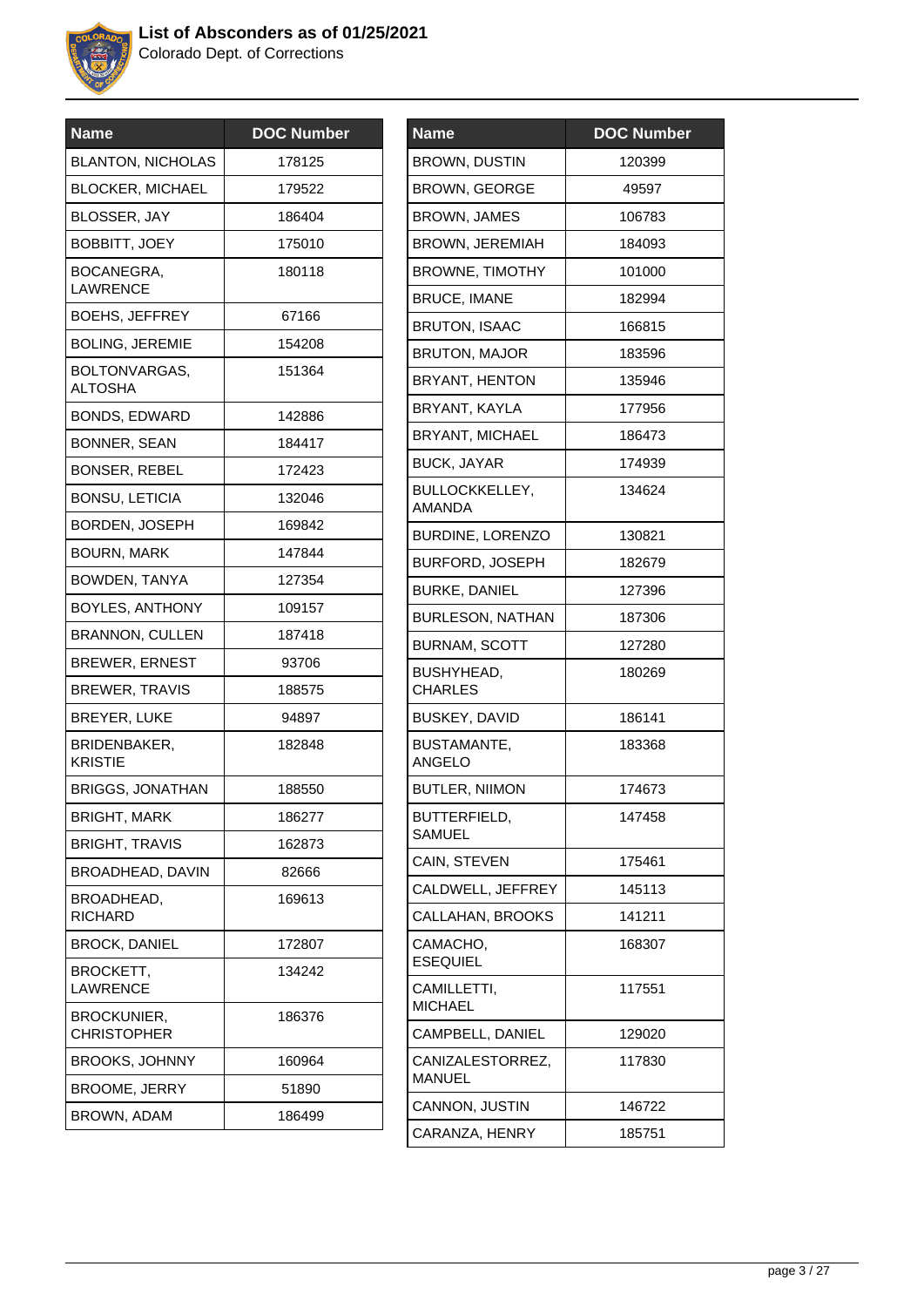

| <b>Name</b>                       | <b>DOC Number</b> |
|-----------------------------------|-------------------|
| <b>CARDENAS, LORENE</b>           | 97042             |
| CARIASMARIN, NOEL                 | 100025            |
| CARLSON,<br><b>ELIZABETH</b>      | 177974            |
| CARMACK, ELKAY                    | 164840            |
| CARR, WOODROW                     | 130914            |
| CARRERAS,<br><b>JACQUELYN</b>     | 183697            |
| CARTERWALLOT,<br>GABRIELLE        | 184526            |
| CASEY, PHILLIP                    | 175344            |
| CASTELLANO,<br><b>SAMUEL</b>      | 185452            |
| CASTELLANO,<br>TAMMY              | 167542            |
| CASTILLO,<br><b>FERNANDO</b>      | 112035            |
| CASTILLO, GARIN                   | 69870             |
| CASTILLOAGUILAR,<br><b>JESUS</b>  | 103901            |
| <b>CASTILLOCORCHAD</b><br>O, ADAN | 112547            |
| CASTOR, TROY                      | 87247             |
| CASTORELA, JUAN                   | 113125            |
| CASTRO, ERIC                      | 155729            |
| CAYLOR, KEITH                     | 99295             |
| CEBALLOS, JAIME                   | 140273            |
| CERVANTESDELGADI<br>LLO, JOSE     | 126107            |
| <b>CHACON, GABRIEL</b>            | 180316            |
| CHAISSON, TINA                    | 184643            |
| CHAMBERS,<br><b>TRELONY</b>       | 188336            |
| CHAPA, JAIME                      | 101566            |
| CHAPA, MICHAEL                    | 186014            |
| CHAPMAN, CHAD                     | 165640            |
| CHAPMAN, MICHAEL                  | 182622            |
| CHAPPELL,<br><b>KRISTOPHER</b>    | 121842            |
| <b>CHARLTON, ROBERT</b>           | 189596            |
| CHASE, COLE                       | 127829            |
| CHAVANA, JOHN                     | 179974            |

| <b>Name</b>                    | <b>DOC</b> Number |
|--------------------------------|-------------------|
| CHAVEZ,<br><b>CHRISTOPHER</b>  | 145237            |
| CHAVEZ, JAIME                  | 105138            |
| CHAVEZ, LEONEL                 | 169533            |
| CHAVEZ, ROBERT                 | 112130            |
| CHINERY, SADIE                 | 101407            |
| CHINN, JASON                   | 104851            |
| CHISM,<br><b>CHRISTOPHER</b>   | 88220             |
| CHOQUETTE, JOHN                | 180680            |
| CHRISTENSEN,<br><b>TAHCA</b>   | 175670            |
| CHRISTIAN, AKI                 | 140705            |
| <b>CHUNN, MICHAEL</b>          | 180129            |
| <b>CISNEROS, SARA</b>          | 181825            |
| CISNEROS, WALTER               | 110064            |
| CISNEROS, WENDI                | 170916            |
| <b>CLARK, ANDRE</b>            | 117418            |
| CLARK, AUSTIN                  | 179315            |
| CLARK, ZACHARY                 | 184691            |
| CLARKEABRAM,<br><b>LEONTEZ</b> | 171820            |
| CLASE, DAVID                   | 187787            |
| CLAYCOMB, AARON                | 182879            |
| CLIFFORD, TY                   | 184464            |
| CLINE, BRADLEY                 | 185387            |
| CLINE, MICHAEL                 | 167315            |
| CLUFF, JESSIE                  | 85194             |
| COBB, MICHAEL                  | 49032             |
| COCA, SARAH                    | 170197            |
| COFFREN, MATTHEW               | 184708            |
| COGAR, ERIK                    | 162523            |
| COLE, EDWARD                   | 189359            |
| <b>COLE, NATHANIEL</b>         | 68909             |
| COLEMANJACKSON,<br>SHANTEL     | 171267            |
| COLUM, DAVID                   | 172340            |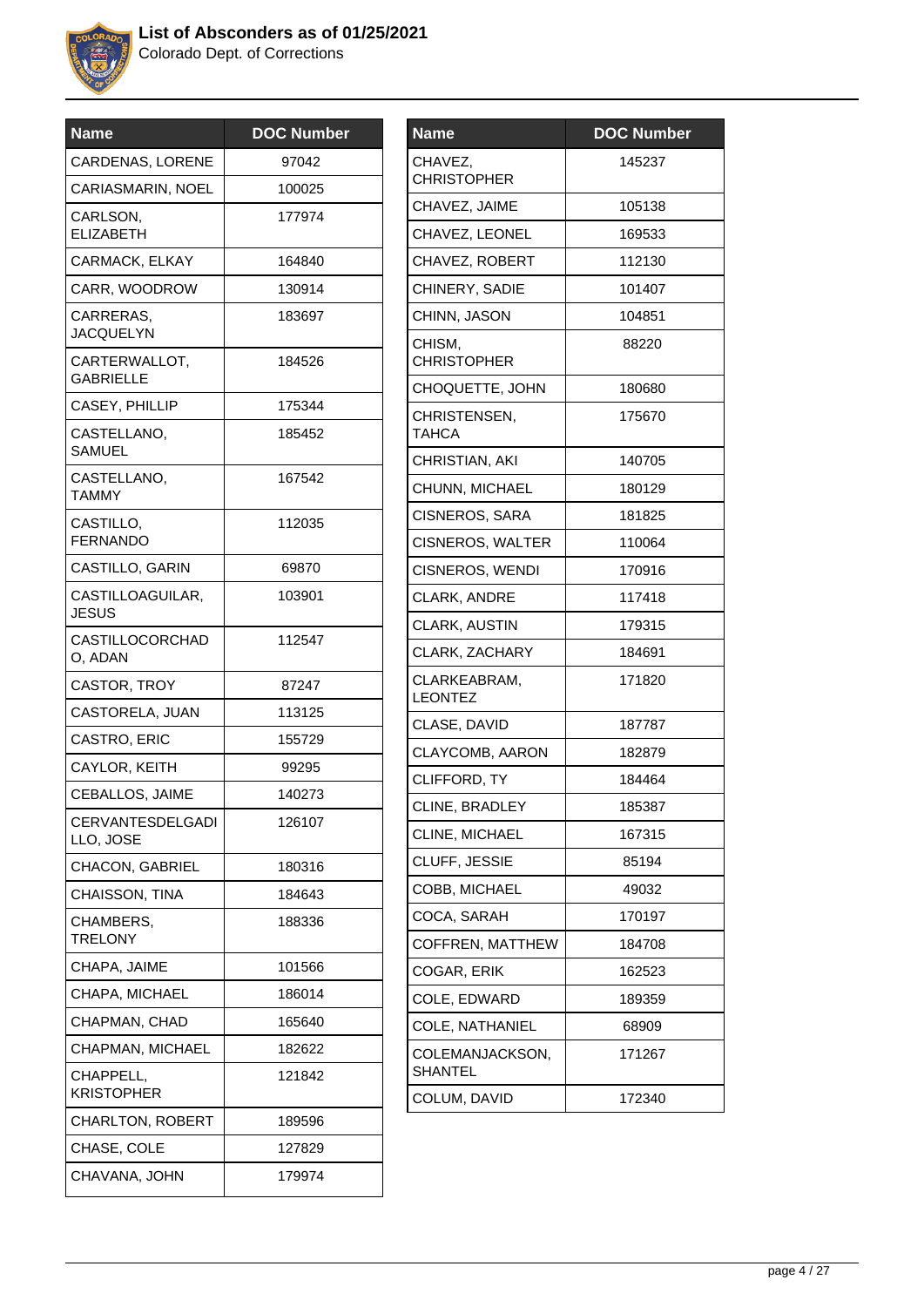

| CHAVARRIA,      | 171747 |
|-----------------|--------|
| <b>IMICHAEL</b> |        |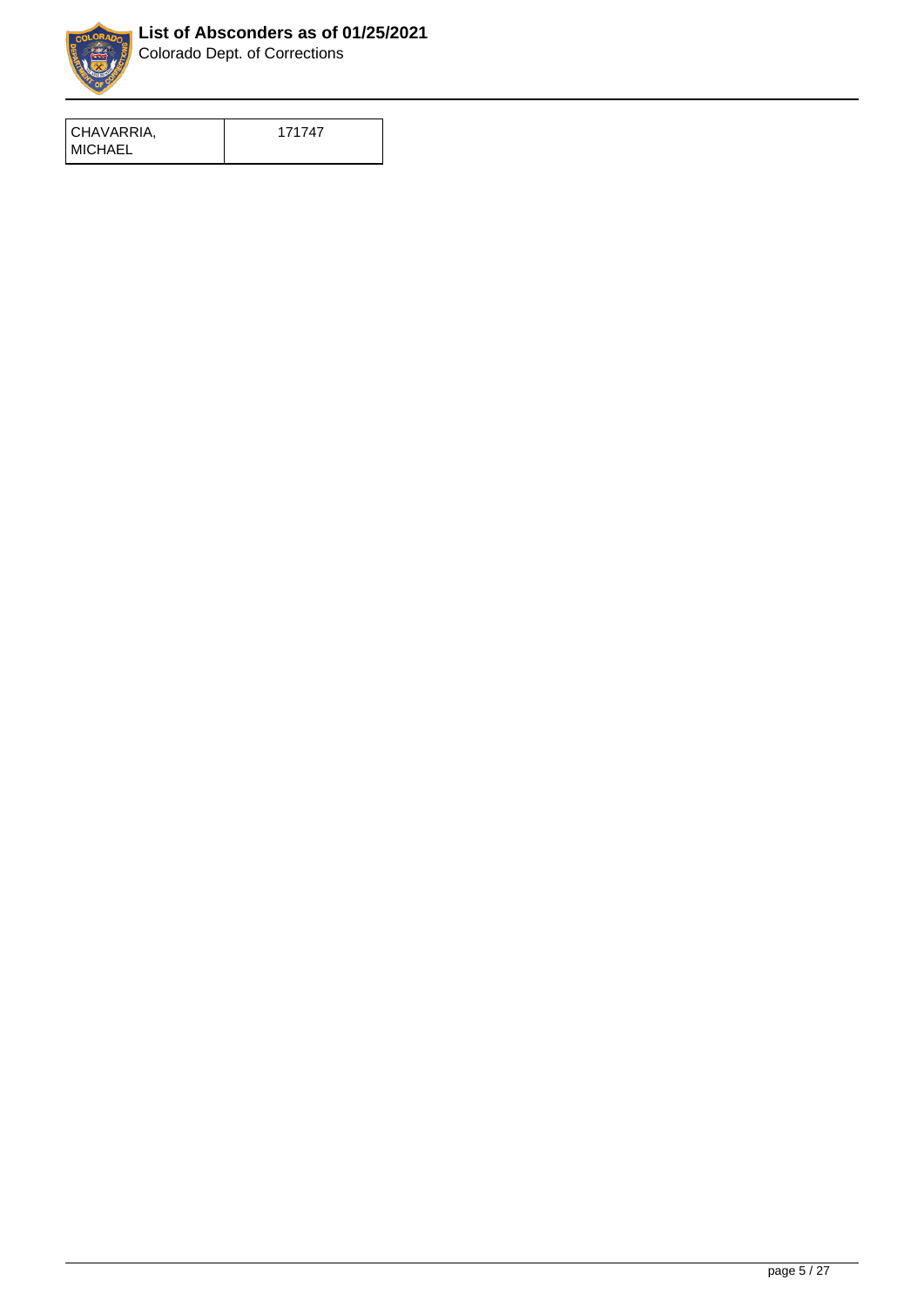

| Name                           | <b>DOC Number</b> |
|--------------------------------|-------------------|
| CONCHA,<br><b>CHRISTOPHER</b>  | 186866            |
| CONCI, CODI                    | 179825            |
| CONGER, RIKKI                  | 167300            |
| CONNER, THERESA                | 188132            |
| COOK, AUSTIN                   | 182672            |
| COOK, SCOTT                    | 177181            |
| COOLIDGE, KEVIN                | 162363            |
| COOPER, AARON                  | 186484            |
| COOPER, BRANDON                | 184781            |
| COPPER, DAVID                  | 50660             |
| CORDOVA, ANTHONY               | 124314            |
| CORDOVA, JUSTIN                | 179090            |
| CORDOVA, MICHAEL               | 107006            |
| CORNELL,<br><b>CHRISTOPHER</b> | 182711            |
| CORNELL, PRESTON               | 180145            |
| CORONADOROMO,<br>ELIZARDO      | 117098            |
| COTTON, DARRIS                 | 120625            |
| COX, JAMES                     | 156090            |
| CRAIG, ANTONIO                 | 181994            |
| CRAWFORD,<br><b>MICHAEL</b>    | 167850            |
| <b>CRESPIN, NAPOLEAN</b>       | 69474             |
| CREW, CODY                     | 89698             |
| CRONEY, VANESSA                | 176194            |
| <b>CROWLEY, TYLER</b>          | 140370            |
| CRUZ, TRINI                    | 188884            |
| CRUZDEMEDINA,<br><b>INEZ</b>   | 178956            |
| CUNNINGHAM,<br>AMANDA          | 176188            |
| CUNNINGHAM,<br><b>JAMES</b>    | 46828             |
| <b>CUSTER, PETE</b>            | 173076            |
| DAILEY, MICHAEL                | 184605            |
| DALBERG, TRENT                 | 182712            |
| DAMM, ALBIE                    | 110791            |
|                                |                   |

| <b>Name</b>                       | <b>DOC Number</b> |
|-----------------------------------|-------------------|
| DAMON, LAURAN                     | 173899            |
| DANIEL, TYEISHA                   | 155457            |
| DANIELS, MICHAEL                  | 163631            |
| DARBYSHIRE, ROBIN                 | 112556            |
| DAUGHENBAUGH,<br><b>ASHLEY</b>    | 180309            |
| DAVENPORT,<br><b>MARILYN</b>      | 178752            |
| DAVIDSON,<br>SAMANTHA             | 187462            |
| DAVIS, DONALD                     | 134634            |
| DAVIS, JAMES                      | 185794            |
| DAVIS, JARROD                     | 142749            |
| DAVIS, LARRY                      | 159058            |
| DAVIS, TONEY                      | 163634            |
| DAWSON, BRYAN                     | 187045            |
| DEAN, CHEYENNE                    | 162191            |
| DEAN, MATTHEW                     | 143064            |
| DEASE,<br><b>CHRISTOPHER</b>      | 181907            |
| DEBAKEY, ANTHONY                  | 98094             |
| DEBUSK, GREGORY                   | 143116            |
| DECKARD, RANDI                    | 174299            |
| DECOTEAU, LINDA                   | 168072            |
| DEHERRERA, LETICIA                | 172064            |
| DELAROSA,<br><b>ALFREDO</b>       | 188390            |
| DELEON, ANNESSA                   | 163587            |
| DELIS, MICHAEL                    | 183746            |
| <b>DELORMEHIGHEAGL</b><br>E, MARI | 170257            |
| DEMBECK, THOMAS                   | 165423            |
| DEMERY, DAZEAN                    | 187527            |
| DEMOLLE, JAMAL                    | 181888            |
| DEMPSEY, CHASE                    | 187059            |
| DENNIS, AARON                     | 164578            |
| DENNIS, KATHLEEN                  | 168751            |
| DEPUE, JOHN                       | 56184             |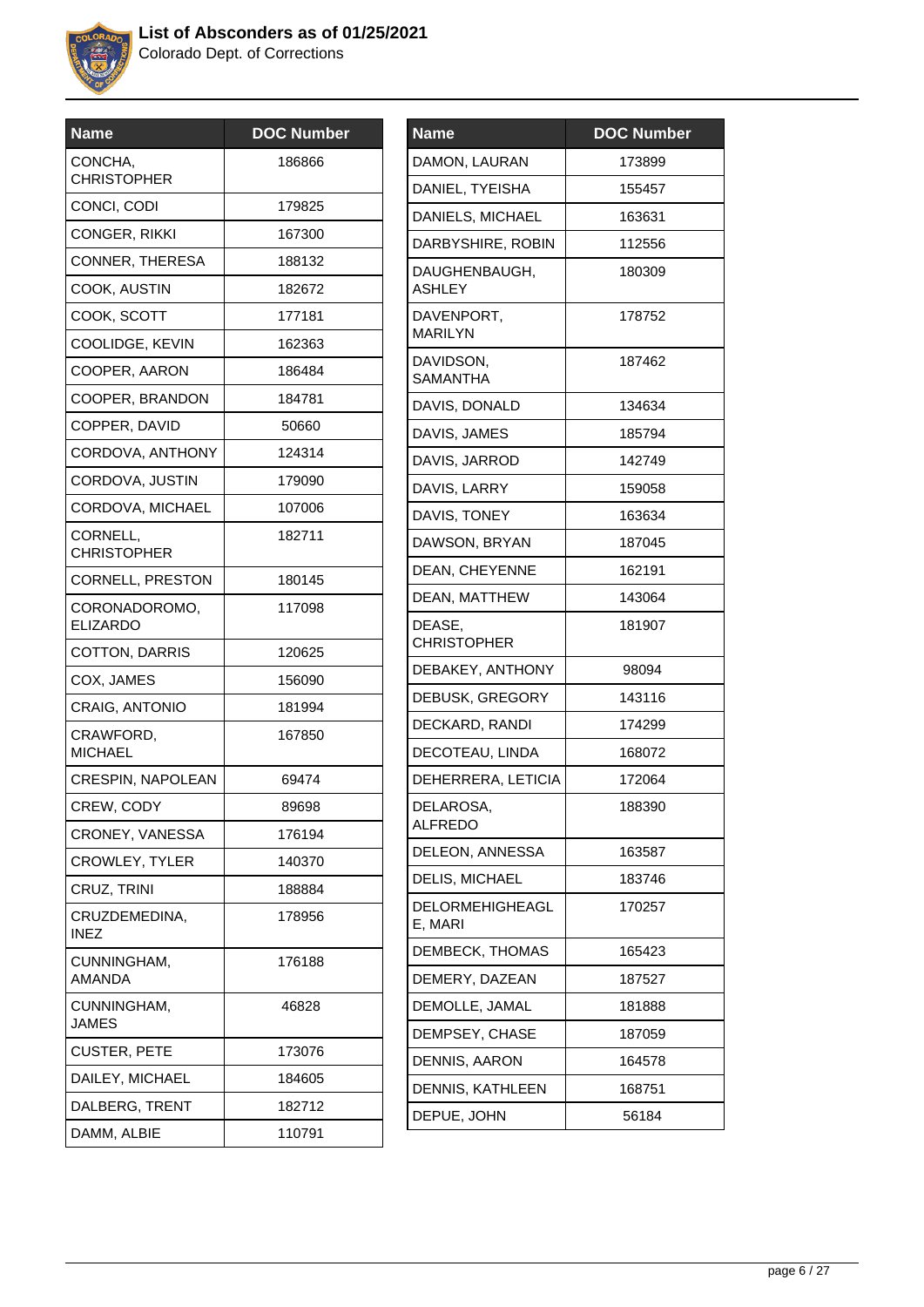

| <b>Name</b>                     | <b>DOC Number</b> |
|---------------------------------|-------------------|
| DESHIRO, WENDY                  | 187039            |
| DEVILLE, DANIEL                 | 177205            |
| DEVOSS, JOHN                    | 168389            |
| DEWGARD, BARBARA                | 121485            |
| DEWING, JOSEPH                  | 100872            |
| DEWITT, DAVID                   | 87222             |
| DIAZ, ALEXXIS                   | 183102            |
| DIAZ, BRIAN                     | 146549            |
| DIAZ, JUAN                      | 140578            |
| DIAZJIMENEZ,<br><b>JONATHAN</b> | 186378            |
| DICKERSON,<br><b>CRYSTAL</b>    | 187356            |
| DICKERSON, FRANK                | 127973            |
| DIETER,<br><b>KRISTOPHER</b>    | 130682            |
| DILLON, JORDAN                  | 188248            |
| DILLON, MICHAEL                 | 136183            |
| DIMOCK, NATALIE                 | 168079            |
| DINAPOLI, REBECCA               | 187934            |
| DINES, WESLEY                   | 183110            |
| DINGMAN, JUSTIN                 | 123141            |
| DIVERS, SOPHIE                  | 179091            |
| DIZE, JOHN                      | 179014            |
| DOAGE, MHERON                   | 157410            |
| DOCKERY,<br><b>CHRISTOPHER</b>  | 155469            |
| DOLL, NATHAN                    | 182292            |
| DOMER, JENNIFER                 | 184102            |
| DOMINGUEZ, BRIAN                | 154213            |
| DOMINGUEZ,<br><b>ENRIQUE</b>    | 158282            |
| DOMINGUEZ,<br><b>GERALD</b>     | 171427            |
| DOMINGUEZ,<br>JEFFREY           | 177831            |
| DOMINGUEZ,<br><b>NICHOLAS</b>   | 124966            |
| DOMINGUEZSOLIS,<br>LUIS         | 149691            |
| DONNELLY,<br><b>DOUGLAS</b>     | 168417            |
|                                 |                   |

| <b>Name</b>                        | <b>DOC Number</b> |
|------------------------------------|-------------------|
| DORADOGUTIERREZ,<br><b>RAPHAEL</b> | 108732            |
| DOSS, ASHLEY                       | 171696            |
| DOUGLAS, SAVINA                    | 182525            |
| DOUVILLE, JEREMY                   | 184582            |
| DOWNARD, WESLEY                    | 140753            |
| DUNCAN, CARLEIGHA                  | 168872            |
| DUNHAM, KEVIN                      | 162544            |
| DUNLAP, MARQUIS                    | 154309            |
| DUNLAP, SOPHRONIA                  | 130885            |
| DURAN, JORDYN                      | 174184            |
| DURAN, JULIAN                      | 176417            |
| DURAN, KENNETH                     | 185029            |
| DURAN, MARIE                       | 184680            |
| DURAN, NEOMI                       | 151730            |
| DURAN, NIKITA                      | 163797            |
| DURANSANCHEZ,<br><b>REINA</b>      | 164816            |
| DURHAM, ADRIAN                     | 119251            |
| DURHAM, BARRY                      | 145547            |
| DURHAM, RONALD                     | 133199            |
| DUVALL, JENNY                      | 179838            |
| DYER, TRAVIS                       | 172680            |
| DYKAS, JONATHAN                    | 176599            |
| EARLS, DYLAN                       | 174951            |
| EATON, RICHARD                     | 134661            |
| <b>EBAUGH, ROBERT</b>              | 185855            |
| ECHOLS, JUSTIN                     | 182615            |
| EDWARDS,<br><b>DANNIELLE</b>       | 95466             |
| EDWARDS, JAMES                     | 151689            |
| EDWARDS, JOHNNY                    | 60565             |
| EGNATU, JOSHUA                     | 151734            |
| EIDSON, JAKE                       | 187803            |
| EILER, ARIEL                       | 182716            |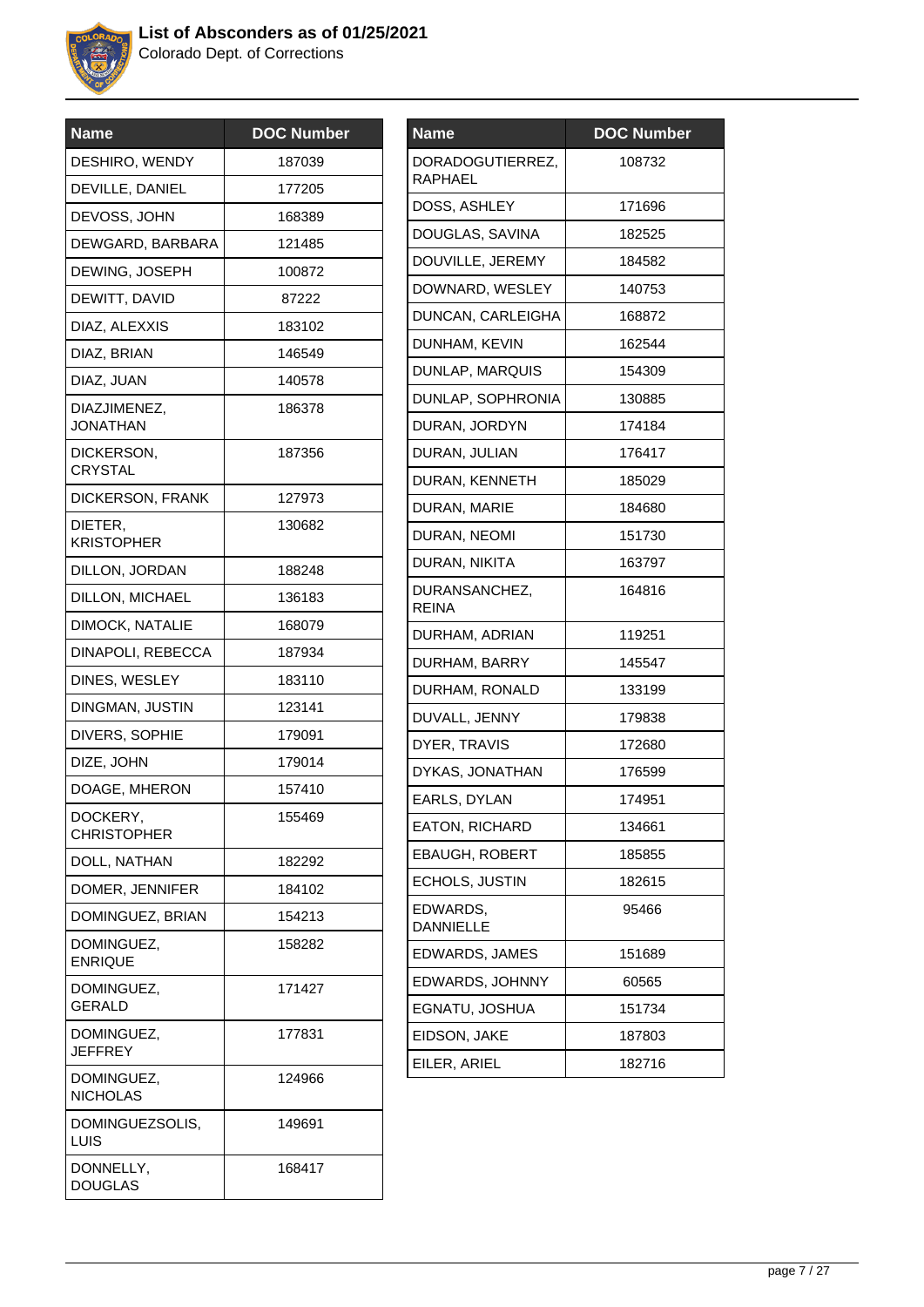

| <b>Name</b>                         | <b>DOC Number</b> |
|-------------------------------------|-------------------|
| ELDER, BRENDA                       | 187517            |
| ELIZER, MELVIN                      | 103323            |
| ELIZONDO, GAGE                      | 173152            |
| ELIZONDO, MEMORIO                   | 179366            |
| ELLIOTT, THOMAS                     | 83769             |
| <b>ELLIS, MONTAYE</b>               | 185067            |
| ELLIS, STEVEN                       | 86351             |
| <b>ELLIS, TOMMIE</b>                | 97794             |
| ELVIRA, JUAN                        | 177548            |
| ENGEMAN,<br><b>NICHOLAS</b>         | 138248            |
| ERICKSON, JAMIE                     | 183645            |
| <b>ERICKSON, ORALEE</b>             | 156012            |
| ESCOBEDODIAZ,<br>ANGEL              | 153930            |
| ESPINOSA, JEREMY                    | 123866            |
| ESPINOZA, CARLOS                    | 161770            |
| ESPINOZA, DEVIN                     | 173454            |
| ESPINOZA, JOSEPH                    | 84811             |
| ESPINOZA, JUAN                      | 187173            |
| ESPINOZA, TAMMY                     | 90555             |
| ESPINOZAMARTINEZ,<br><b>RITO</b>    | 113799            |
| ESQUIBEL, JOSHUA                    | 182120            |
| ESQUIVEL,<br><b>CHRISTOPHER</b>     | 182265            |
| ESTRADA, ISRAEL                     | 122998            |
| ESTRADA, JAMES                      | 188567            |
| ESTRADAREYES.<br>CARLOS             | 115320            |
| ESTRELLACHAN,<br><b>JOSE</b>        | 148955            |
| EVANS, SEAN                         | 82768             |
| EVENHUS,<br><b>CHRISTOPHER</b>      | 164482            |
| EVERETT, AMIR                       | 88113             |
| EZZELL, JOSEPH                      | 115715            |
| <b>FAIRBANKS,</b><br><b>RICHARD</b> | 187728            |
| <b>FAIRFIELD, ROBERT</b>            | 177270            |
|                                     |                   |

| Name                          | <b>DOC Number</b> |
|-------------------------------|-------------------|
| FALLON, JAMES                 | 168576            |
| FARROW, DONNA                 | 65252             |
| FELDSCHER,<br><b>ROBERT</b>   | 137296            |
| FENDLEY, TIFFANI              | 174167            |
| FERGASON, RONALD              | 173522            |
| FERRANTE, JAMES               | 131627            |
| FIERKE, SHIN                  | 164330            |
| FIGUEROA, JUAN                | 150932            |
| FINNEY, DESHAWN               | 166839            |
| FISH, CHARLES                 | 187432            |
| FLANSBURGH,<br><b>MICHAEL</b> | 110517            |
| <b>FLEMING, MONETTE</b>       | 183148            |
| FLINT, WYATT                  | 175049            |
| FLOOD, MARIA                  | 114912            |
| <b>FLORES, MICHAEL</b>        | 180259            |
| <b>FLORES, MIGUEL</b>         | 186751            |
| <b>FLORES, RENE</b>           | 121154            |
| FLORES, RICARDO               | 110821            |
| <b>FLORES, ROSS</b>           | 85933             |
| FLOREZLOPEZ,<br><b>DIEGO</b>  | 179549            |
| FOLTIN, ROBERT                | 114243            |
| FOREMAN, CLAYTON              | 185628            |
| FOREMAN, KYLE                 | 183824            |
| FORESEE, LOGAN                | 152939            |
| FOSTER, DAVID                 | 126530            |
| FOSTER, JEFFERY               | 156535            |
| FOUNTAIN, ELLA                | 183884            |
| FOWLER, MICHAEL               | 180275            |
| FRANA, DONALD                 | 187457            |
| FRANK, TRAVISTY               | 180624            |
| FRANKLIN, REGINALD            | 146937            |
| FREEMAN, BRANDON              | 159522            |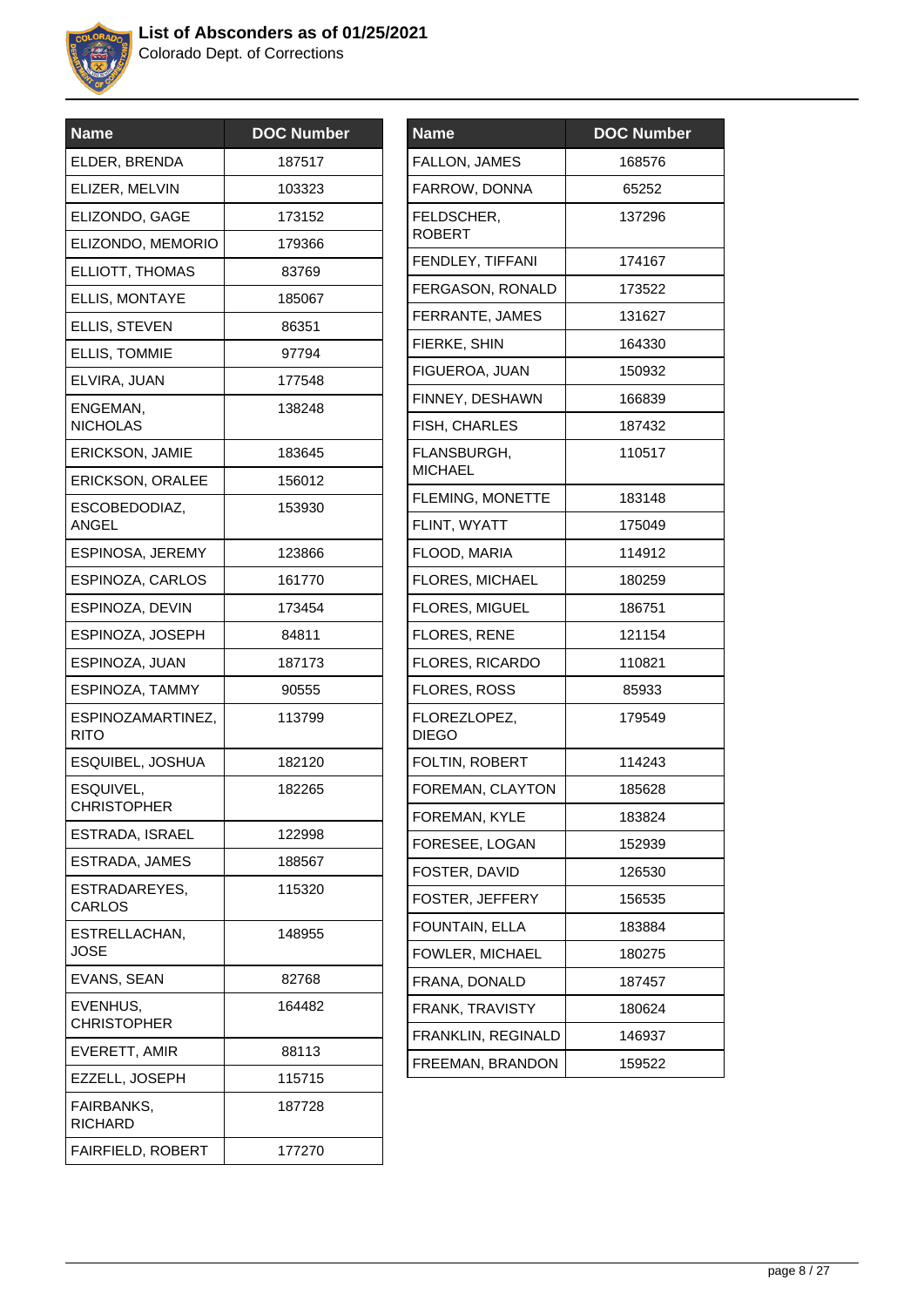

| <b>Name</b>                           | <b>DOC Number</b> |
|---------------------------------------|-------------------|
| FRESHOUR,<br><b>MICHELLE</b>          | 172906            |
| FRESQUEZ, JOSEPH                      | 141283            |
| FRITZ, DINO                           | 166814            |
| FUENTES, ISIAH                        | 156048            |
| FUENTESESPINOZA,<br><b>BERNARDINO</b> | 141374            |
| FUENTESFERRER,<br>CARLOS              | 97507             |
| <b>FULLER, CHRISTINE</b>              | 135441            |
| FUNEZPANIAGUA,<br><b>ADOLPH</b>       | 161793            |
| <b>GACNIK, MATTHEW</b>                | 143600            |
| GADBERRY, JERIMY                      | 107697            |
| GAGE, THOMAS                          | 49451             |
| <b>GAGNON, ROBERT</b>                 | 136563            |
| <b>GAILIE, KLINTON</b>                | 181383            |
| GAINEY, JONATHAN                      | 159661            |
| GALINDO, VERONICA                     | 182232            |
| GALL, DAVID                           | 112225            |
| GALLARDO, JAMES                       | 114868            |
| GALLEGOS, BRENDA                      | 146714            |
| <b>GALLEGOS, GABRIEL</b>              | 187857            |
| GALLEGOS, JULIAN                      | 126037            |
| GALLEGOS,<br><b>RAYMOND</b>           | 188048            |
| GALLEGOS, ROBERT                      | 159249            |
| GALLEGOS,<br><b>ROBERTO</b>           | 171468            |
| GALLEGOS,<br><b>RUDOLPH</b>           | 134180            |
| GALLEGOS, TED                         | 109866            |
| GAMBOS, ADAM                          | 183620            |
| GARCIA, ALEXANDER                     | 139426            |
| GARCIA, ALEXANDER                     | 82593             |
| GARCIA, CESAR                         | 165890            |
| GARCIA, DANA                          | 176175            |
| <b>GARCIA, DOMINICK</b>               | 184752            |
| <b>GARCIA, ERIC</b>                   | 183052            |
|                                       |                   |

| <b>Name</b>                        | <b>DOC Number</b> |
|------------------------------------|-------------------|
| GARCIA, GEORGE                     | 183481            |
| GARCIA, GERALD                     | 178221            |
| GARCIA, JESUS                      | 175054            |
| GARCIA, MARK                       | 58876             |
| GARCIA, MAX                        | 168517            |
| <b>GARCIA, NICOLE</b>              | 185132            |
| GARCIA, RANDAL                     | 121690            |
| GARCIA, SHAWNA                     | 115591            |
| <b>GARCIA, STEVEN</b>              | 179615            |
| GARCIA, ZACHARIAH                  | 186500            |
| GARCIAARGOTE,<br><b>RUBEN</b>      | 171674            |
| GARCIARIZO, JUAN                   | 118581            |
| GARCIAROMO, VIDAL                  | 176773            |
| GARCIASANTIAGO,<br><b>FERNANDO</b> | 112697            |
| GARDNER, KEVIN                     | 103415            |
| GARFIAS, JAMES                     | 177710            |
| GARFIO, LUIS                       | 133337            |
| <b>GARLINGTON, LAMAR</b>           | 74013             |
| <b>GARNICA, MATTHEW</b>            | 185624            |
| <b>GARRETT, DENNIS</b>             | 124761            |
| GARRETT, DENNIS                    | 98838             |
| GARZA, ALBERT                      | 86467             |
| GAUDREAU, JOHN                     | 176260            |
| GAVILANALVAREZ,<br>PEDRO           | 119514            |
| GEER, KAYLYNN                      | 173015            |
| GENOVESE, JUSTIN                   | 182475            |
| GERMANY, EDWARD                    | 48517             |
| <b>GETTO, GIOVANNI</b>             | 158165            |
| <b>GEYER, SHARON</b>               | 187114            |
| GIBSON, CHEVRON                    | 114503            |
| GIBSON, DOUGLAS                    | 147015            |
| GIESE, ISABELLA                    | 187473            |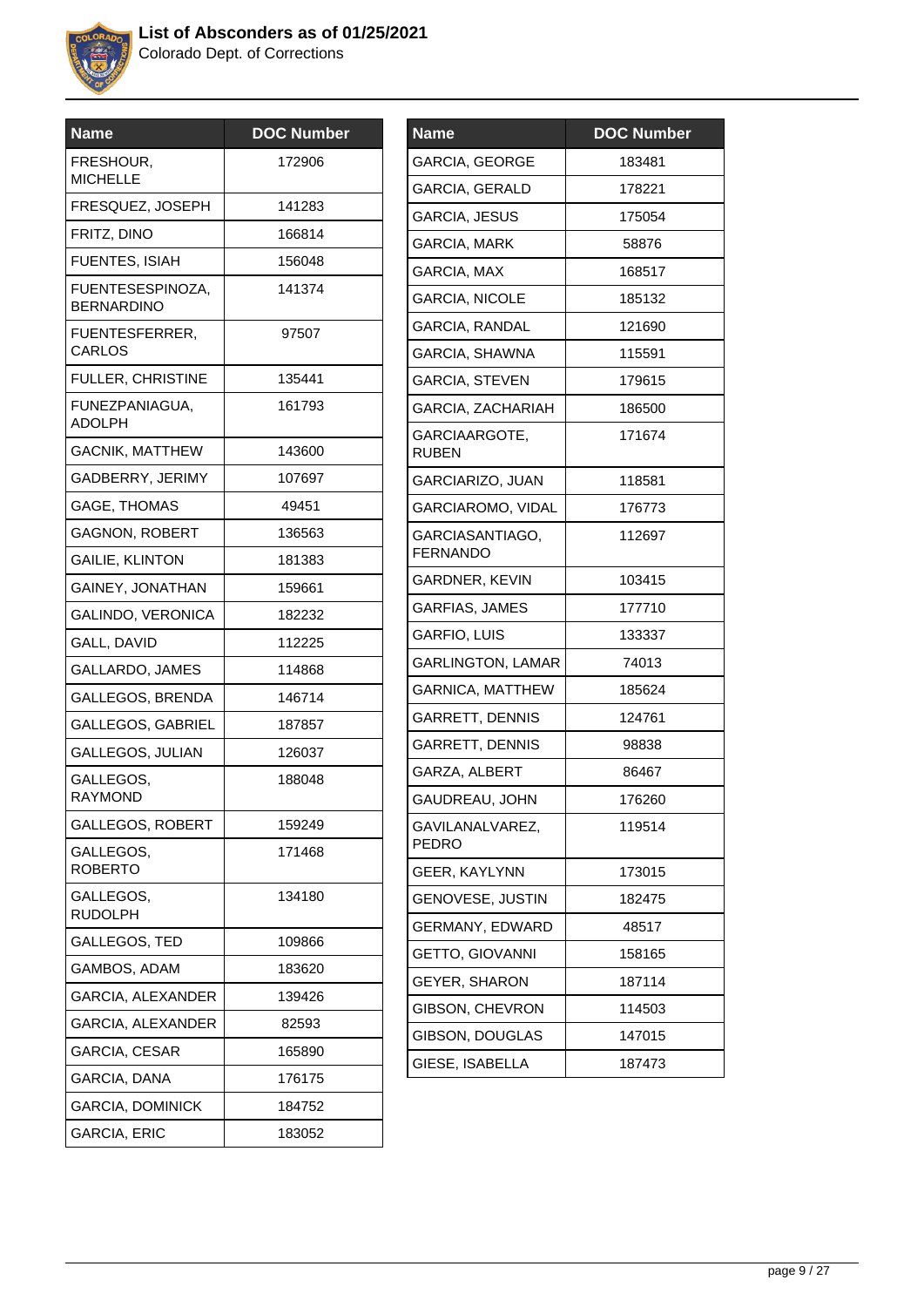

| <b>Name</b>                        | <b>DOC Number</b> |
|------------------------------------|-------------------|
| GILLILAND, KAYLA                   | 185436            |
| GILLISON, DONALD                   | 103272            |
| GILMORE,<br><b>FREDERICK</b>       | 108905            |
| GILTNER, MICHAEL                   | 177331            |
| <b>GINGLES, JACK</b>               | 154396            |
| GIORDANO, KEVIN                    | 181904            |
| GLASPER, BARBARA                   | 184653            |
| GODFREYDALTON,<br><b>MARIUS</b>    | 173506            |
| GOFF, RUFUS                        | 113127            |
| GOMEZ, EDWARD                      | 92671             |
| GOMEZ, FERNANDO                    | 108524            |
| GOMEZ, MOISES                      | 175102            |
| GOMEZ, SERGIO                      | 163165            |
| GOMEZ, SHAWN                       | 183849            |
| GONZALES,<br><b>DARLENE</b>        | 136088            |
| GONZALES, DENNIS                   | 63475             |
| GONZALES, DEVIN                    | 186068            |
| GONZALES, FELICIA                  | 184010            |
| GONZALES, JASON                    | 187995            |
| GONZALES, JOSEPH                   | 183652            |
| <b>GONZALES, MARTIN</b>            | 183842            |
| GONZALES, RICKY                    | 186226            |
| GONZALES, ROBERT                   | 171089            |
| GONZALES,<br><b>ROBERTO</b>        | 55272             |
| <b>GONZALES, ROY</b>               | 164168            |
| <b>GONZALES, SHERRI</b>            | 89936             |
| GONZALES, STEVEN                   | 182407            |
| GONZALEZ, CRISTIAN                 | 124021            |
| GONZALEZ, MIGUEL                   | 114898            |
| GONZALEZ,<br><b>ROBERTO</b>        | 180375            |
| GONZALEZ, RUBY                     | 176484            |
| GONZALEZBATISTA,<br><b>CORRINA</b> | 181591            |

| <b>Name</b>                     | <b>DOC Number</b> |
|---------------------------------|-------------------|
| GOOD, JOSEPH                    | 175613            |
| GOODEN, TROY                    | 97740             |
| GOODLUCK,<br><b>AGAMEMNON</b>   | 183890            |
| <b>GORBET, MERVIN</b>           | 75992             |
| GORDON, TAUNYA                  | 164557            |
| GORE, GARY                      | 159641            |
| GRADO, RICHARD                  | 161235            |
| <b>GRAHAM, JAMES</b>            | 137356            |
| <b>GRAHAM, JIMMIE</b>           | 115023            |
| GRANDEL,<br><b>STEPHANIE</b>    | 186200            |
| <b>GRANT, ANDREW</b>            | 175656            |
| <b>GRANT, PARIS</b>             | 69099             |
| <b>GREEN, ARTHUR</b>            | 61319             |
| <b>GREEN, BRANDON</b>           | 188500            |
| <b>GREEN, DARIUS</b>            | 115382            |
| <b>GREEN, JUSTICE</b>           | 186436            |
| <b>GREEN, MARLENA</b>           | 181762            |
| <b>GREEN, TIMOTHY</b>           | 136838            |
| <b>GREENHOE, WILLIAM</b>        | 183790            |
| GREENLEY,<br><b>CARLTON</b>     | 109723            |
| <b>GREGORY, JESSE</b>           | 145477            |
| GRESSMAN,<br><b>CHRISTOPHER</b> | 178654            |
| GRIESS, CODY                    | 173782            |
| <b>GRIFFIN, DARRIUS</b>         | 180545            |
| <b>GRIFFIN, ROBERT</b>          | 188850            |
| <b>GRIFFIS, WYATT</b>           | 187757            |
| <b>GRISENTI, CALEB</b>          | 189157            |
| GROTEWOLD,<br><b>STEVEN</b>     | 176165            |
| <b>GROVES, ROBERT</b>           | 58326             |
| GUERRA, CARLOS                  | 69489             |
| <b>GUERRA, RAYTHEN</b>          | 172024            |
| <b>GUERRA, RENE</b>             | 153298            |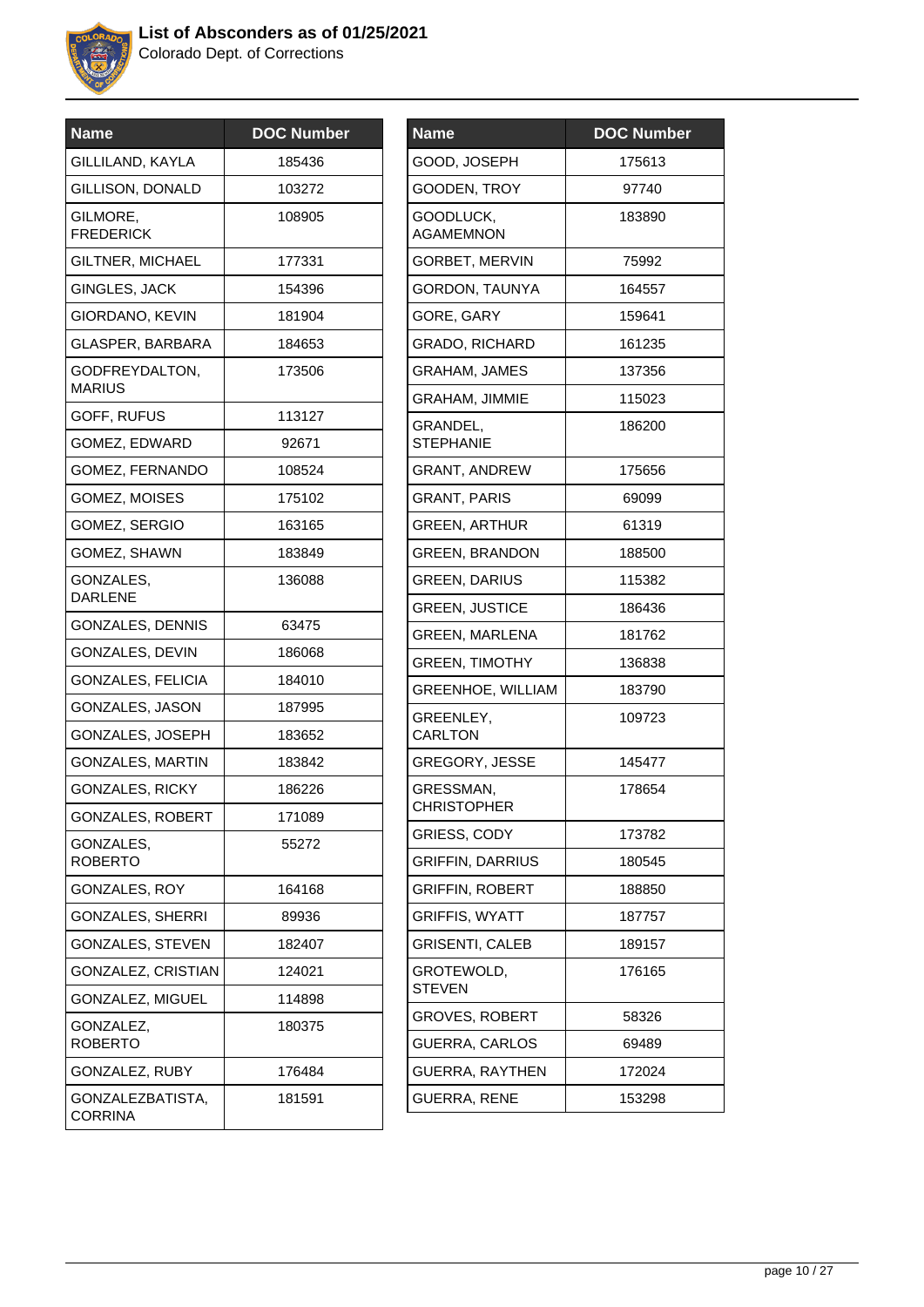

| <b>Name</b>                        | <b>DOC Number</b> |
|------------------------------------|-------------------|
| <b>GUERRA, STEPHEN</b>             | 180050            |
| <b>GUERRERO, MARIO</b>             | 57312             |
| <b>GUETTLEIN, JUSTIN</b>           | 156337            |
| GUEVARAMATAMOR<br>OS, CARLOS       | 186358            |
| GUILLEN, FABIANA                   | 183259            |
| <b>GUILLEN, JACOB</b>              | 170508            |
| <b>GURNOW, ALBERT</b>              | 133734            |
| GUTHRIE,<br><b>CASSANDRA</b>       | 188984            |
| GUTIERREZ,<br><b>CHRISTOPHER</b>   | 174157            |
| <b>GUTIERREZ, JUAN</b>             | 139969            |
| GUTIERREZFLORES,<br><b>FRED</b>    | 178305            |
| GUZMAN, JUAN                       | 116842            |
| <b>HAGELIN, MARK</b>               | 189081            |
| HALL, DUSTIN                       | 169885            |
| HALL, SHAKEYLA                     | 187036            |
| HALSTEAD, JASON                    | 128539            |
| HAMACHER, AMANDA                   | 167945            |
| HAMILL, KINDRA                     | 169382            |
| HAMILTON,<br>SHANNON               | 187903            |
| <b>HAMILTON, STEVIN</b>            | 163083            |
| HAMMONS, RODNEY                    | 111296            |
| HANCOCK,<br><b>KRISTOPHER</b>      | 140492            |
| HAPTONSTALL,<br><b>MATTHEW</b>     | 153542            |
| HARPER, DARIUS                     | 177425            |
| HARPER, SAMUEL                     | 84887             |
| HARRINGTON, MARK                   | 96778             |
| HARRIS, ANDREW                     | 170810            |
| HARRIS, DEVANTE                    | 185331            |
| HARRIS, ERIN                       | 176762            |
| HARRIS, LISA                       | 187548            |
| HARRISHODGES,<br><b>ANTOINETTE</b> | 161825            |
| <b>HARRISON, TYLER</b>             | 168846            |
|                                    |                   |

| <b>Name</b>                        | <b>DOC Number</b> |
|------------------------------------|-------------------|
| HAWKINS, MICHAEL                   | 169893            |
| HAWKINS, TIMOTHY                   | 128879            |
| <b>HAWORTH, ALEXIS</b>             | 185384            |
| <b>HAYCOCK, SCOTT</b>              | 117997            |
| HAYES, JACOB                       | 165638            |
| <b>HAYES, TERRENCE</b>             | 82180             |
| HEINECKE, HEATHER                  | 172904            |
| HEMPHILL,<br><b>MADILYNN</b>       | 181836            |
| HENDERSON, TRAVIS                  | 184044            |
| HENDRIX, RODNEY                    | 55916             |
| HENDRIX, TERRANCE                  | 60828             |
| HENLEY, RONALD                     | 55858             |
| HENNI, JACK                        | 135452            |
| HENRY, BRETT                       | 187827            |
| HENRY, DARREN                      | 167916            |
| <b>HENSON, HOLLI</b>               | 150770            |
| HERNANDES,<br><b>ALFREDO</b>       | 126563            |
| HERNANDEZ, ADELA                   | 147896            |
| HERNANDEZ,<br><b>ANGELA</b>        | 184525            |
| HERNANDEZ,<br><b>ANTHONY</b>       | 188879            |
| HERNANDEZ, DAVID                   | 179538            |
| HERNANDEZ, GLENN                   | 163703            |
| HERNANDEZ,<br><b>ISIDORE</b>       | 75795             |
| HERNANDEZ, JAMIE                   | 178064            |
| HERNANDEZ, JESUS                   | 96390             |
| HERNANDEZ, JULIO                   | 180102            |
| HERNANDEZ,<br><b>MICHAEL</b>       | 187140            |
| HERNANDEZ, MISAEL                  | 169965            |
| HERNANDEZ,<br>SAMUEL               | 175658            |
| HERNANDEZLUPERCI<br>O, JUAN        | 165201            |
| HERNANDEZMARTIN<br>EZ, JESUS       | 187813            |
| HERNANDEZMATA,<br><b>STEPHANIE</b> | 154824            |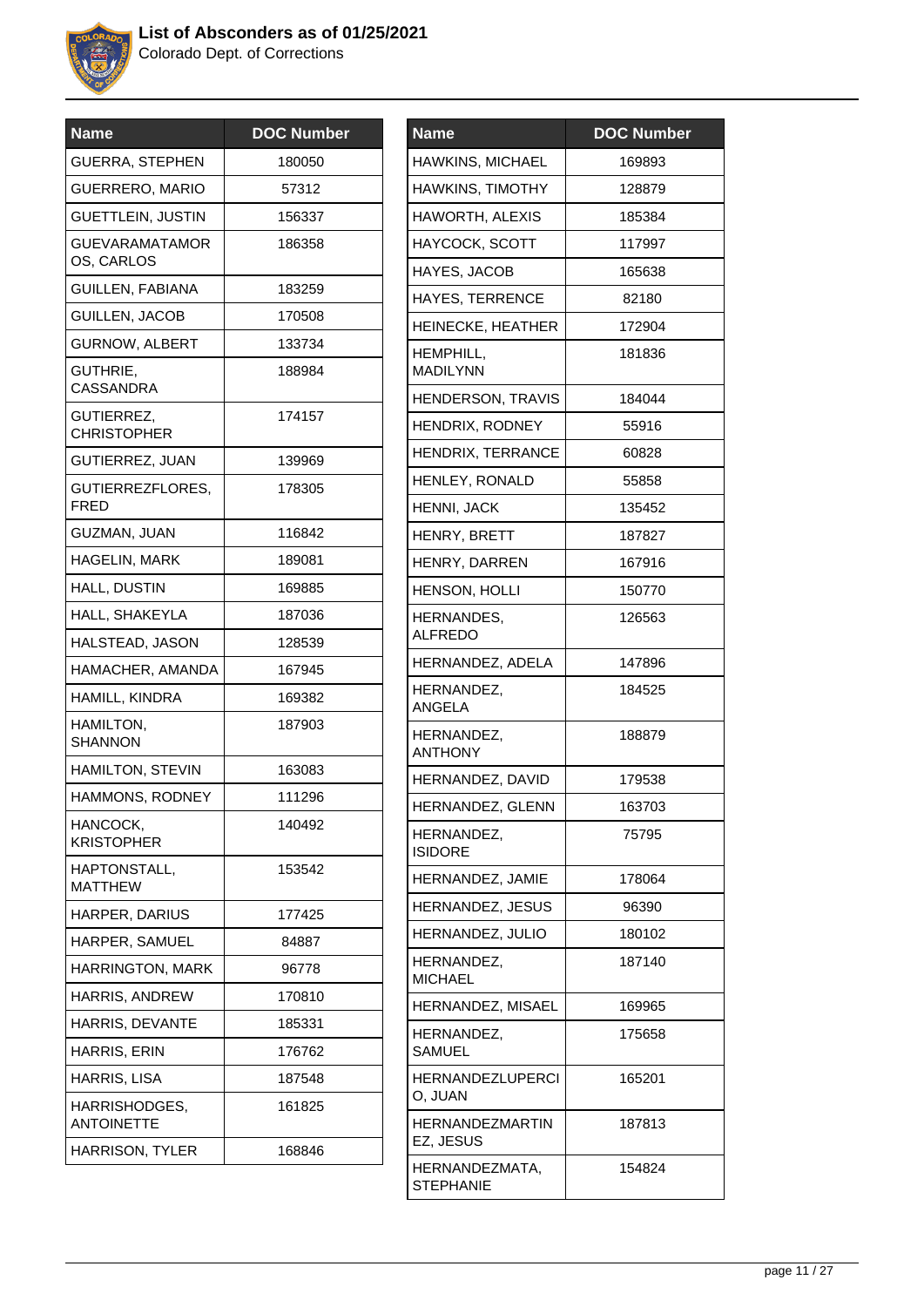

| <b>Name</b>                      | <b>DOC Number</b> |
|----------------------------------|-------------------|
| HERRERA, ANTHONY                 | 150671            |
| <b>HERRERA, ARTHUR</b>           | 165606            |
| HERRERA,<br><b>FRANCISCO</b>     | 164442            |
| HERRERA, HESGAR                  | 122055            |
| HERRERA, ROSANNA                 | 186237            |
| HERRERAOCHOA,<br>ALFRED          | 185138            |
| HERRLE, ROBERT                   | 170324            |
| HERSRUD, JIMMY                   | 172435            |
| HEUSSMANN, KACEE                 | 181773            |
| HEYGOOD, JALEN                   | 184452            |
| <b>HICKSON, DAVID</b>            | 163932            |
| <b>HICKSON, KENDALL</b>          | 173142            |
| HIDALGO, LORENZO                 | 120306            |
| HIDALGOCRUZ, JUAN                | 180514            |
| HIKE, ERIC                       | 61619             |
| HILF, JOHN                       | 156540            |
| HILL, KEANA                      | 166213            |
| HILL, NICHOLAS                   | 171572            |
| HILL, SCOTT                      | 187275            |
| HIMES, ADAM                      | 148810            |
| HINDS, SARAH                     | 175198            |
| HINOJOSA, MUNIR                  | 182056            |
| HINSHAW, HUTCH                   | 160551            |
| HIOTT, DWIGHT                    | 135120            |
| HITCHCOCK,<br><b>CHARLES</b>     | 188197            |
| HOFFMAN, JEFFERY                 | 185393            |
| <b>HOGLAN, ANDREW</b>            | 171545            |
| <b>HOLGUIN, BENITO</b>           | 188667            |
| HOLLINGSWORTH.<br><b>MICHAEL</b> | 184783            |
| HOLT, ROBERT                     | 184223            |
| HOLYELKFACE,<br><b>CODY</b>      | 149409            |
| HOOPS, MARTIN                    | 134623            |

| Name                              | <b>DOC Number</b> |
|-----------------------------------|-------------------|
| <b>HOPKINS, THOMAS</b>            | 110588            |
| <b>HORACEK, DEREK</b>             | 185808            |
| HORROCKS, SHAUN                   | 184301            |
| HORTON, KENNETH                   | 178596            |
| HOUSTON, VINCENT                  | 56343             |
| HOWELL, BRANDON                   | 182947            |
| HUDNALL, DANIEL                   | 132465            |
| HUFF, DUSTIN                      | 182155            |
| <b>HUGGINS, BEATRICE</b>          | 176137            |
| <b>HUGHES, JAMES</b>              | 184055            |
| <b>HUGHES, TASURA</b>             | 168963            |
| HUNTER, RICKEY                    | 53236             |
| HURLEY, TROY                      | 175376            |
| HURTADO, STEPHEN                  | 171597            |
| HUTCHCRAFT,<br><b>CHRISTOPHER</b> | 127521            |
| HUTCHCRAFT,<br><b>JEFFERY</b>     | 159138            |
| HUTCHINSON,<br>RICHARD            | 62375             |
| INGLESE, JAMES                    | 187512            |
| <b>IRELAND, JESSICA</b>           | 134106            |
| ISLE, JENNIFER                    | 178207            |
| <b>JACKSON, ALEXIS</b>            | 183763            |
| JACKSON, DARROLL                  | 141070            |
| JACKSON, EUGENE                   | 182968            |
| <b>JACKSON, JOLENE</b>            | 175454            |
| JACKSON, LEVI                     | 120890            |
| JACKSON, SAMUAL                   | 172004            |
| JACKSON, SHOWNE                   | 183951            |
| JACKSON, TIMOTHY                  | 178259            |
| JAMES, ERICK                      | 179257            |
| JAMES, MICHAEL                    | 64576             |
| JAMES, RON                        | 144054            |
| JAMES, STEVEN                     | 115242            |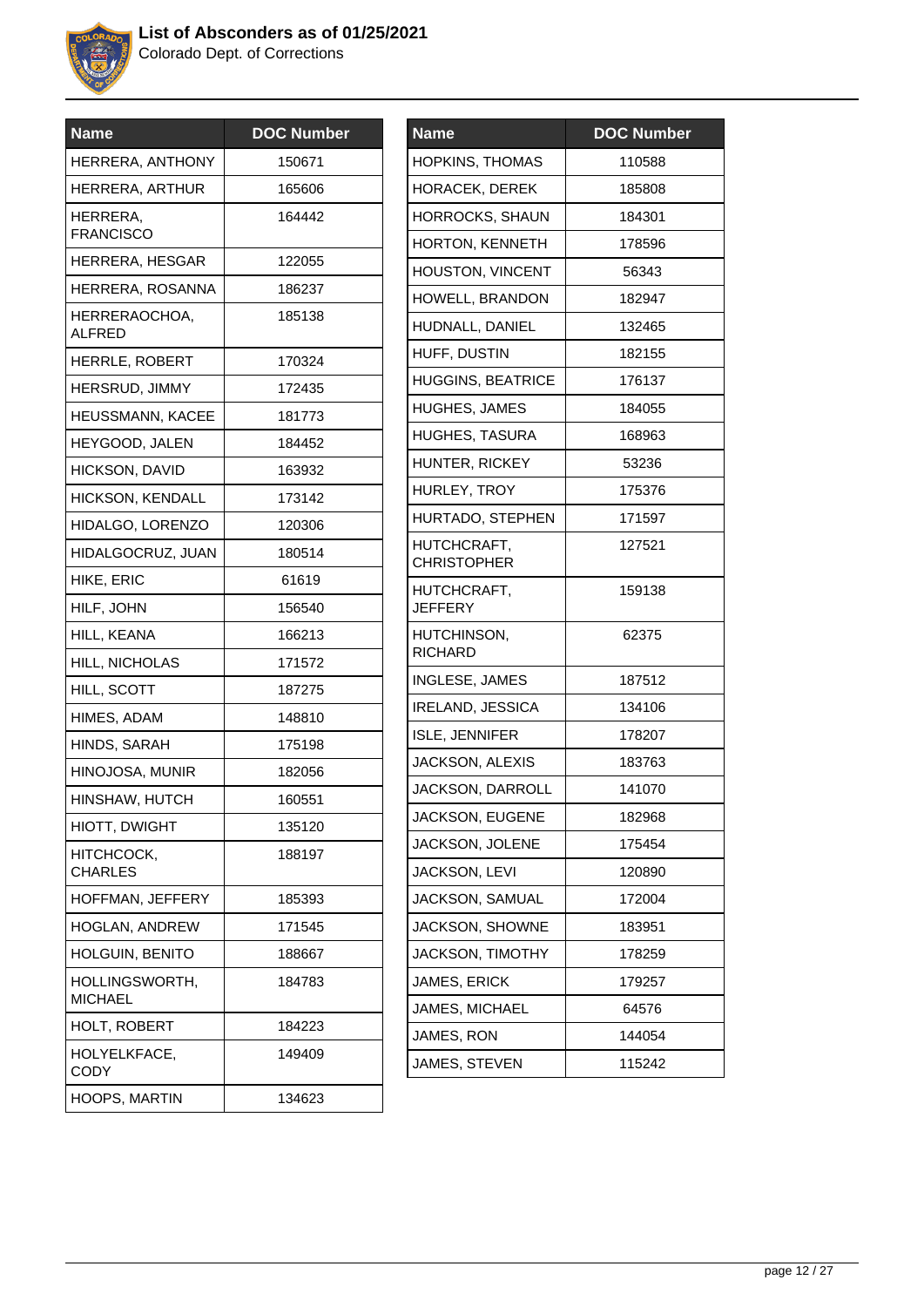

| <b>Name</b>                     | <b>DOC Number</b> |
|---------------------------------|-------------------|
| JAMESON, DANIEL                 | 97360             |
| JAQUES, AARON                   | 145693            |
| JAYNE, ERICK                    | 63324             |
| JEBE, QUINN                     | 132709            |
| JEFFERSON, MALIK                | 185649            |
| <b>JENKINS, MALCOLM</b>         | 185075            |
| <b>JENKINS, MICHAEL</b>         | 183480            |
| JENNINGS, DAVID                 | 138274            |
| JENSEN, JESSICA                 | 179550            |
| JIMENEZARROYO,<br><b>NANCY</b>  | 179751            |
| JIMENEZROLDAN,<br><b>ISRAEL</b> | 166426            |
| <b>JIRON, ERIC</b>              | 140136            |
| <b>JIRON, JOSEPH</b>            | 186511            |
| JOHANSEN, DONALD                | 137119            |
| JOHNSON,<br><b>ALEXANDER</b>    | 187570            |
| JOHNSON, BETTY                  | 80239             |
| JOHNSON, BRENT                  | 183541            |
| JOHNSON, CECILIA                | 176216            |
| JOHNSON, DEJUAN                 | 179451            |
| JOHNSON, DONALD                 | 165082            |
| JOHNSON, JOHN                   | 188675            |
| JOHNSON, MICAH                  | 173250            |
| JOHNSON, MICHAEL                | 186967            |
| JOHNSON, RAYMOND                | 115615            |
| JOHNSON, ROBERT                 | 176532            |
| JOHNSON, SCOTTY                 | 174769            |
| JOHNSTON, JAMES                 | 170724            |
| JONES, DANIEL                   | 183584            |
| JONES, DEVAN                    | 175306            |
| JONES, JIMMY                    | 178768            |
| JONES, JIMMY                    | 138948            |
| JONES, ROBERT                   | 187977            |

| <b>Name</b>                    | <b>DOC Number</b> |
|--------------------------------|-------------------|
| JONES, SAVANNAH                | 188422            |
| JONES, WILLIAM                 | 174320            |
| JOOSTEN, LEONARD               | 175714            |
| JORDAN,<br><b>CHRISTOPHER</b>  | 157834            |
| JORDAN, JASON                  | 174160            |
| JORDAN, LOUIS                  | 124040            |
| JUAREZ, GHASSAN                | 160352            |
| JULIN, DUSTIN                  | 127232            |
| JUVERA, ISAIAH                 | 186986            |
| JUVERARAEL,<br><b>CARLITOS</b> | 169281            |
| KABER, FRANKLIN                | 186991            |
| KAISER, HANK                   | 167332            |
| KAY, COREY                     | 106400            |
| <b>KEAMS, FERRIS</b>           | 175752            |
| KEENE, WESLEY                  | 171829            |
| KELLING, JEFFERY               | 62054             |
| KELLY, JOSEPH                  | 183045            |
| KELLY, TRACY                   | 132587            |
| KEMPF, JOHN                    | 185894            |
| KENNEDY, DOUGLAS               | 50641             |
| KENNEDY, PATRICK               | 95632             |
| KENNY, STEPHEN                 | 117727            |
| <b>KENYON, CHARLES</b>         | 172864            |
| KENYON, WARREN                 | 106246            |
| KERIMOV, RUSTAM                | 185869            |
| <b>KERN, MICHAEL</b>           | 120369            |
| <b>KERR, MICHAEL</b>           | 177112            |
| <b>KETTERER, IAN</b>           | 165801            |
| <b>KEY, LAESON</b>             | 182808            |
| KIMBLE, TIMOTHY                | 154471            |
| KING, BARNARD                  | 55264             |
| KING, CHELSEA                  | 184945            |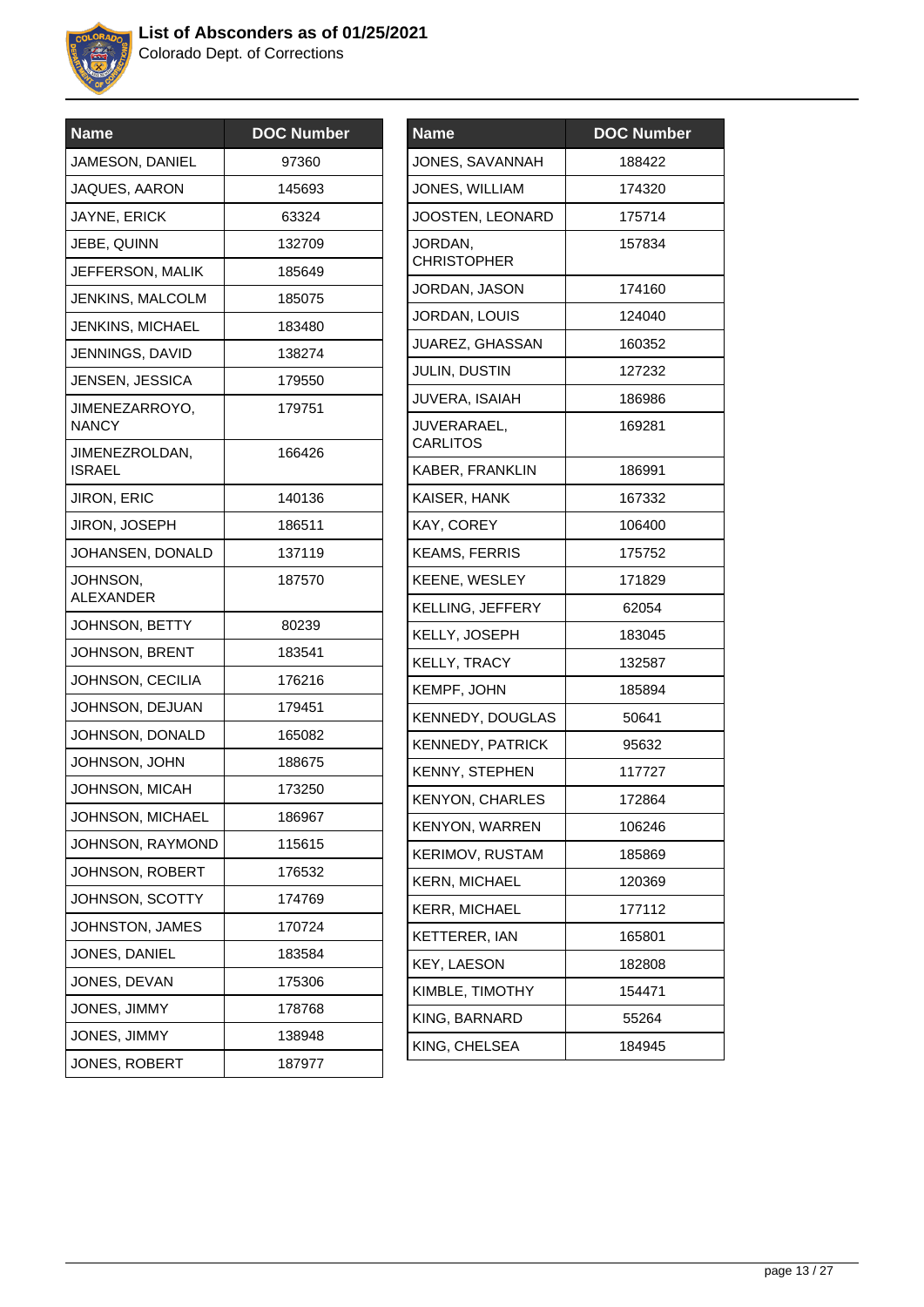

| <b>Name</b>             | <b>DOC Number</b> |
|-------------------------|-------------------|
| KING, SHANE             | 90070             |
| KING, TERRANCE          | 154445            |
| KINNEY, LORA            | 185257            |
| KIRKPATRICK,<br>KENDALL | 181348            |
| KIRKWOOD, RONALD        | 136698            |
| KLEIN, EMMITT           | 187354            |
| KLINGELHOFFER,<br>TYSON | 96503             |
| KLISOWSKI, TOMASZ       | 171972            |
| <b>KNIGHT, MICHAEL</b>  | 183195            |
| KNUTT, MICHAEL          | 185781            |
| KOCHUGA, NENA           | 179298            |
| KOSKINEN, JACOB         | 174170            |
| <b>KRALICEK, APRIL</b>  | 179390            |
| KRNICHAR, MICHAEL       | 187942            |
| KUNTZ, TAMARA           | 188347            |
| KWAK, ROBERT            | 91388             |
| LACKS, JACK             | 59016             |
| LALL, MATTHEW           | 184601            |
| LAMACH, MICHAEL         | 51358             |
| LAMBERT, CHAD           | 115241            |
| LAMBERT, KEVIN          | 146012            |
| LANCASTER, BRIAN        | 127405            |
| LANGFORD, TIMOTHY       | 82340             |
| LANIER, ALEXIS          | 167555            |
| LAQUAY, PHILIP          | 108620            |
| LARA, DONALD            | 136462            |
| LARA, FRANCISCO         | 178345            |
| LAREZ, ANJEL            | 166159            |
| LARK, BREANNA           | 183765            |
| LAROCCO, JESSE          | 183022            |
| LARSEN, JOSHUA          | 167622            |
| LATTA, DAVID            | 121985            |
|                         |                   |

| <b>Name</b>           | <b>DOC Number</b> |
|-----------------------|-------------------|
| LAUGHLIN, JAMES       | 154112            |
| LAW, JOSHUA           | 172059            |
| LAWVER, JAMES         | 107086            |
| LECHMAN, STEVEN       | 184261            |
| LEDFORD, HEATHER      | 186448            |
| LEE, BRUCE            | 159834            |
| LEE, JEREMY           | 163652            |
| LEE, JUSTIN           | 183127            |
| LEE, MICHAEL          | 183679            |
| LEE, URRIEL           | 178769            |
| LEIGHTON, GEORGE      | 143231            |
| LEONARD, CLARK        | 155994            |
| LEONI, CADE           | 129810            |
| LESLIE, KARIN         | 65108             |
| LEVERETTE, JEREMY     | 188669            |
| LEVERTON, RANDALL     | 179092            |
| LEWIS, ANDREW         | 183353            |
| LEWIS, DAVID          | 90161             |
| LEWIS, TRACY          | 115587            |
| LEWIS, WESLEY         | 166306            |
| LIENDO, ADRIAN        | 95684             |
| LIMON, MICHAEL        | 167511            |
| LINDSEY, MARVIN       | 93436             |
| LITTLETON,<br>ZACHARY | 171604            |
| LLOYD, JAMES          | 183168            |
| LLOYD, THOMAS         | 184944            |
| LOFFREDO.<br>ANTHONY  | 161822            |
| LOFTEN, ANTHONY       | 187538            |
| LONARDO, THOMAS       | 168776            |
| LONGGREAR.<br>JESSICA | 187366            |
| LOPEZ, FABIAN         | 174497            |
| LOPEZ, JOSEPH         | 98348             |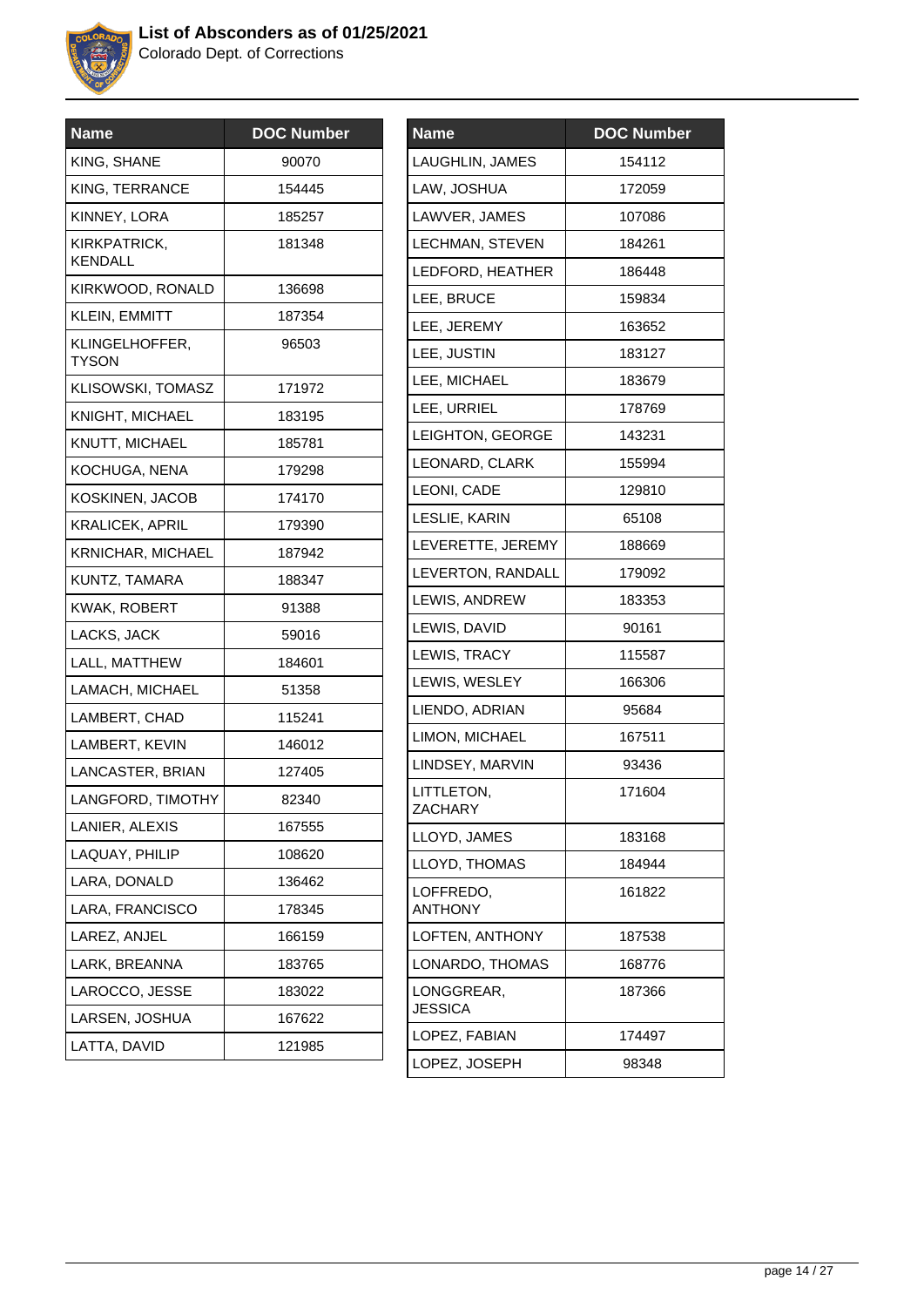

| <b>Name</b>              | <b>DOC Number</b> |
|--------------------------|-------------------|
| LOPEZ, JUAN              | 175598            |
| LOPEZ, ROXANNE           | 175854            |
| LOPEZ, TIODORO           | 45857             |
| LOPEZ, VANESSA           | 188339            |
| LORENZ, BENJAMIN         | 178667            |
| LOVE, CEAZAR             | 180475            |
| LOVE, JULISSA            | 184163            |
| LOVE, PATRICIA           | 182527            |
| LOW, STEVEN              | 152517            |
| LOWE, CORY               | 183560            |
| LOZANO, MARICELLA        | 181032            |
| LOZANO, RAFAEL           | 183415            |
| LUCERO, ANGELO           | 188350            |
| LUCERO, DAVID            | 108887            |
| LUCERO, JOSEPH           | 142996            |
| LUCERO, LUIS             | 180635            |
| LUCERO, MARKOS           | 98567             |
| LUCERO, MONTY            | 145869            |
| LUCERO, SAMUEL           | 140288            |
| LUGOWSKI, TYLER          | 185763            |
| LUJAN, JESUS             | 156353            |
| LUJAN, KENNETH           | 100336            |
| LUKIN, JOHN              | 178195            |
| LYNCH, ROBERT            | 107862            |
| LYNCH, STEPHEN           | 120610            |
| <b>MACIAS, NATHANIAL</b> | 178375            |
| MACIEJEWSKI, JOHN        | 93068             |
| MACK, LIONEL             | 177297            |
| MACOMBER,<br>MICHAEL     | 86241             |
| MADRID, JOLEEN           | 102246            |
| MADRIGAL, JEFFREY        | 141074            |
| MAES, JOSE               | 142807            |
|                          |                   |

| <b>Name</b>                      | <b>DOC Number</b> |
|----------------------------------|-------------------|
| MAES, MOURAD                     | 119388            |
| MAESTAS, ERIC                    | 161630            |
| MAESTAS, FELIPE                  | 65797             |
| MAESTAS, KENNETH                 | 175542            |
| MAESTAS, RANDY                   | 171129            |
| MAEZ, MICHAEL                    | 175772            |
| MAGIN, KEVIN                     | 177747            |
| MAHAN, DARRIN                    | 55453             |
| MAIN, KYLE                       | 163876            |
| MAIN, LEO                        | 84751             |
| MALDONADO,<br><b>CHRISTOPHER</b> | 54380             |
| MALDONADO,<br><b>MONIQUE</b>     | 130128            |
| MALONE, LAKEISHA                 | 172590            |
| MANISCALCO,<br>JEREMY            | 132486            |
| MANJARREZ, DANIEL                | 158616            |
| MANN, DAVID                      | 104684            |
| MANNING, KELLY                   | 149819            |
| MANRIQUEZ, PAUL                  | 107227            |
| MANZANARES,<br><b>DERRICK</b>    | 148958            |
| MARCH, DANNY                     | 141312            |
| <b>MARCUS, RANDALL</b>           | 180962            |
| MARES, MARK                      | 119898            |
| MAREZ, ROBERT                    | 163198            |
| MARINELLO,<br><b>ANTONIO</b>     | 168074            |
| MARKEY, JASON                    | 160689            |
| MARQUEZ, RALPH                   | 124114            |
| MARR, RICHARD                    | 113090            |
| MARSH, JAUAN                     | 127619            |
| <b>MARSHALL, PATRICK</b>         | 175183            |
| <b>MARTIN, TYLER</b>             | 188281            |
| MARTINEZ, AARON                  | 183362            |
| MARTINEZ, ALBERT                 | 183771            |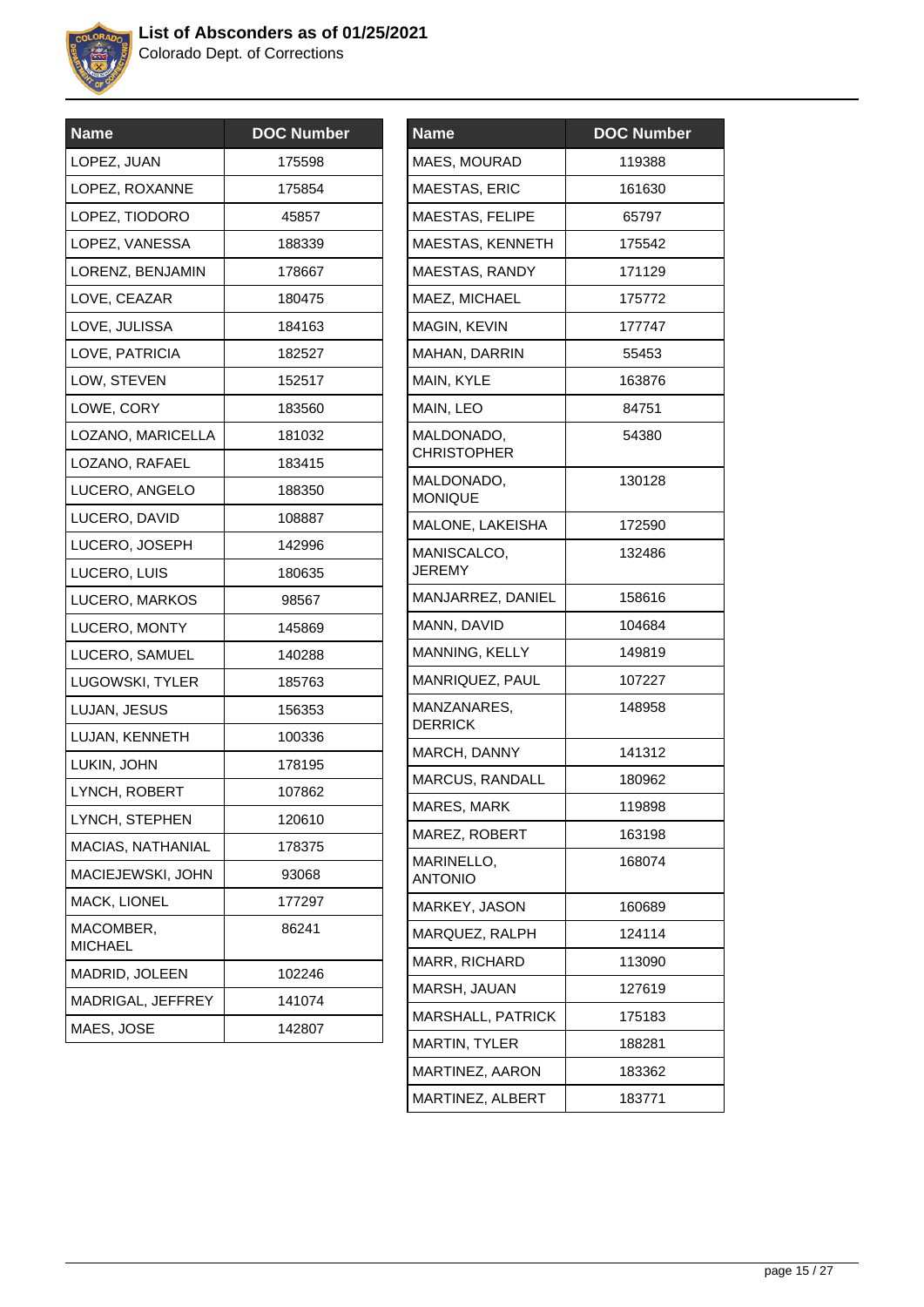

| <b>Name</b>                  | <b>DOC Number</b> |
|------------------------------|-------------------|
| MARTINEZ,<br><b>ANGELINA</b> | 189271            |
| MARTINEZ, CALEB              | 174946            |
| MARTINEZ, DANIEL             | 189177            |
| MARTINEZ, ELVIDA             | 187676            |
| MARTINEZ, FRANK              | 49204             |
| MARTINEZ, GENA               | 183192            |
| MARTINEZ.<br>GREGORIO        | 123555            |
| MARTINEZ, JEREMY             | 146794            |
| MARTINEZ, JESUS              | 89225             |
| MARTINEZ, JIMMY              | 177482            |
| MARTINEZ, JOSE               | 134679            |
| MARTINEZ, JOSEPH             | 89570             |
| MARTINEZ, JOSEPH             | 51667             |
| MARTINEZ, KATHY              | 187288            |
| MARTINEZ, LARRY              | 128503            |
| MARTINEZ,<br>LAWRENCE        | 187638            |
| MARTINEZ, LUIS               | 177771            |
| MARTINEZ, MARIO              | 169532            |
| MARTINEZ, MARIO              | 189403            |
| MARTINEZ,<br><b>MARYANN</b>  | 129452            |
| MARTINEZ, MICHAEL            | 103811            |
| MARTINEZ, RACQUEL            | 175716            |
| MARTINEZ, RICHARD            | 177418            |
| MARTINEZ, ROXANN             | 182187            |
| MARTINEZ, RUBEN              | 178927            |
| MARTINEZ,<br><b>SHANNON</b>  | 181498            |
| MARTINEZ, STEVEN             | 123384            |
| MARTINEZCHAVEZ,<br>JUAN      | 140823            |
| MARTINEZPARKER,<br>GARY      | 179994            |
| MASCARENAS, AMY              | 167697            |
| MASCARENAS,<br><b>JACOB</b>  | 60392             |
| MASDON, ANDREW               | 175853            |

| <b>Name</b>                    | <b>DOC Number</b> |
|--------------------------------|-------------------|
| MATARIVAS, URIEL               | 97214             |
| <b>MATHIS, LESLIE</b>          | 186568            |
| MAXWELL, DEPREE                | 148004            |
| MAY, RICKY                     | 184207            |
| MCCABE, BRANDI                 | 185141            |
| MCCALMAN,<br><b>KENNETH</b>    | 99904             |
| <b>MCCLAIN, DERRICK</b>        | 48138             |
| MCCLAIN, TODD                  | 56691             |
| MCCLENDON,<br><b>DONNELL</b>   | 69412             |
| MCCLOURE,<br><b>CHRISTIAN</b>  | 184772            |
| MCCONAHA, SHERRY               | 184514            |
| MCCRACKEN, GARY                | 181901            |
| MCDONALD, JESSE                | 120469            |
| MCEACHERN,<br><b>ANGELA</b>    | 136477            |
| MCGARRY, KEVIN                 | 155007            |
| MCGILL, IRA                    | 83689             |
| MCGOUGH,<br><b>CHRISTOPHER</b> | 148543            |
| MCGUIRE, ALAN                  | 131362            |
| MCHENRY, JAMES                 | 143420            |
| MCINTYRE, MARIE                | 177258            |
| MCKEE, DUSTIN                  | 180113            |
| MCKEE, ROBERT                  | 163647            |
| MCKELLAR, RONALD               | 176609            |
| MCKENDRICK, BLAKE              | 174430            |
| MCKINSEY, TYLER                | 184490            |
| MCKNIGHT, WILLIAM              | 172843            |
| MCLEAN, KEISHA                 | 109264            |
| <b>MCMAHON, ANDREW</b>         | 147930            |
| <b>MCQUEEN, FRANK</b>          | 89472             |
| MEANS, HENRY                   | 140469            |
| <b>MECOM, BRANDON</b>          | 185197            |
| MEDINA, ANTHONY                | 158022            |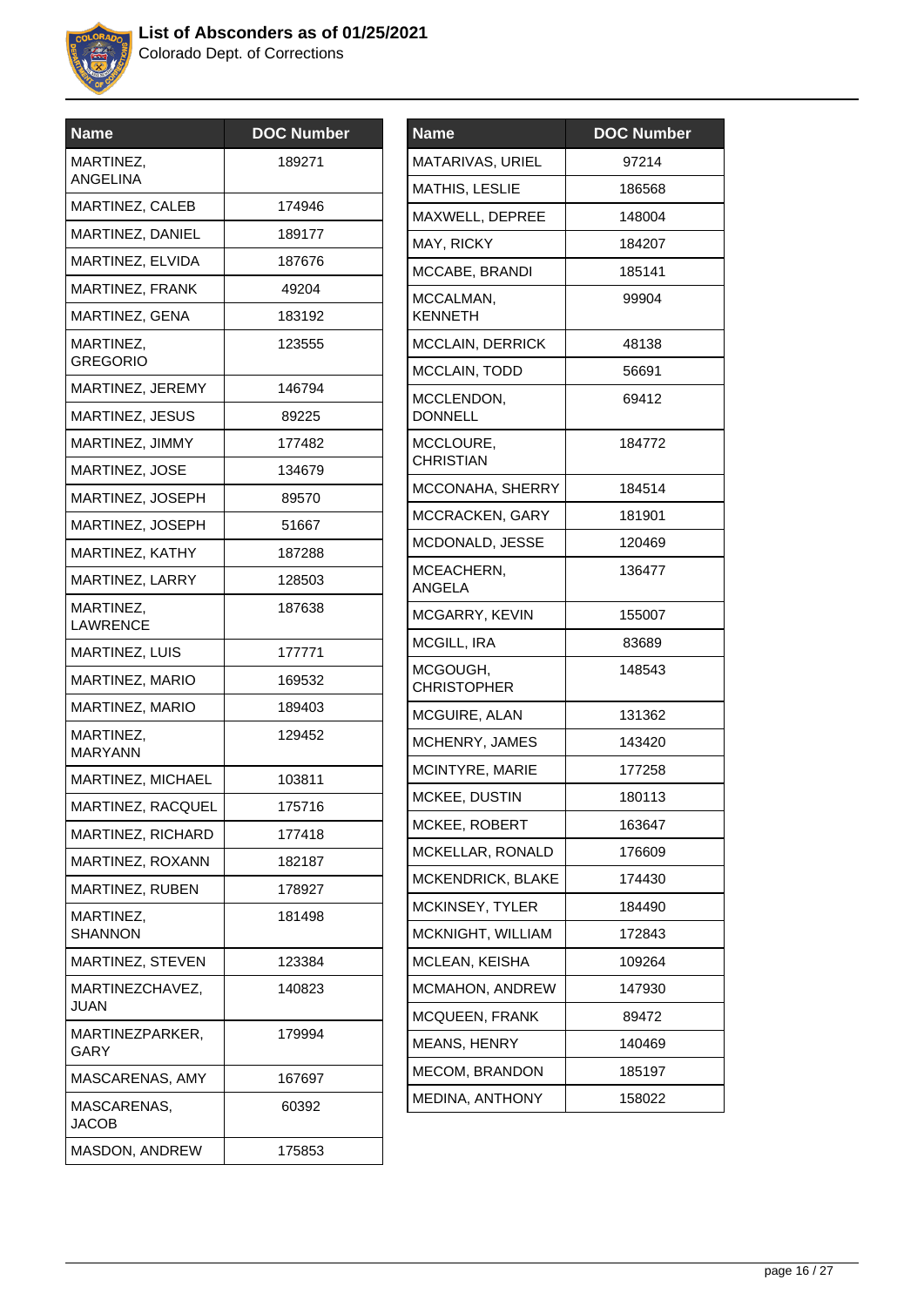

| <b>Name</b>                    | <b>DOC Number</b> |
|--------------------------------|-------------------|
| <b>MEDINA, CECILIA</b>         | 176232            |
| MEDINA, JULIO                  | 109661            |
| MEDINA, MATTHEW                | 129953            |
| MEDINA, MITCHELL               | 176799            |
| <b>MEDINA, ROBERT</b>          | 81336             |
| MEEKINS, WILLIAM               | 67401             |
| <b>MEJIAPAS, JULIO</b>         | 118155            |
| MELE, MICHAEL                  | 171321            |
| MENDOZA, GABRIEL               | 44969             |
| MENDOZA, SCOTT                 | 131772            |
| MENJIVAR, SONIA                | 163798            |
| MERRY, TROY                    | 158487            |
| MIERA, RALPH                   | 183944            |
| MILLARD, DARREN                | 167526            |
| MILLARD, GORDON                | 180359            |
| MILLER, AARON                  | 99783             |
| MILLER, ARTHUR                 | 82627             |
| MINCHEY, STEVEN                | 173904            |
| MINER, REBEKA                  | 182264            |
| MINERICH,<br><b>STEPHANIE</b>  | 151477            |
| MINYARD, RMIKIA                | 180064            |
| MITARNOWSKI,<br><b>GREGORY</b> | 186868            |
| MITCHELL, DIETRICK             | 68828             |
| MITCHELL, JOSHUA               | 178740            |
| MITCHELL, LEVI                 | 142690            |
| MITCHELL, SEAN                 | 188059            |
| MITCHELL, TED                  | 178777            |
| MOCK, CANDACE                  | 180717            |
| MOCK, THOMAS                   | 186101            |
| MOLLETT, LOUIS                 | 87808             |
| MONGONGOY,<br><b>SERGE</b>     | 176940            |
| MONROE, THOMAS                 | 101585            |

| <b>Name</b>                    | <b>DOC Number</b> |
|--------------------------------|-------------------|
| MONT, TINA                     | 134286            |
| MONTANO, CLINT                 | 156297            |
| MONTANO, DEVAN                 | 187502            |
| MONTANO, MARIAH                | 185976            |
| MONTANO, RUBY                  | 106173            |
| MONTE, LORENZO                 | 187620            |
| MONTEIRO, KEVIN                | 52081             |
| MONTENEGRO,<br><b>HENRY</b>    | 94234             |
| MONTEZ, JEREMIAH               | 131061            |
| MONTGOMERY,<br><b>CAMERON</b>  | 155273            |
| MONTGOMERY,<br><b>SEAN</b>     | 134439            |
| MONTOYA, JASON                 | 141913            |
| MONTOYA, JOSEPH                | 142851            |
| MONTOYA, JUAN                  | 182422            |
| MONTOYA, VERNON                | 111968            |
| MOORE, DAVID                   | 187629            |
| MOORE, MANDEE                  | 181752            |
| MOORE, RYAN                    | 184619            |
| MORALESZAPATA,<br><b>JAIME</b> | 190150            |
| MORELLO, JOSEPH                | 74105             |
| MORENO, DEBRA                  | 178135            |
| MORENO, FRANKE                 | 176949            |
| MORENO, MANUEL                 | 147239            |
| MORENOGUARDA,<br>JESUS         | 179071            |
| MORGAN, LORIANN                | 138923            |
| MORIN, LUPE                    | 137997            |
| MORRIS, DAVID                  | 159054            |
| <b>MORRISON, ERIC</b>          | 149920            |
| MORRISON, MICHAEL              | 158960            |
| <b>MORRISON, TRAVIS</b>        | 183173            |
| MORROW, GEORGE                 | 101381            |
| MOSCHETTI,<br><b>TIMOTHY</b>   | 139425            |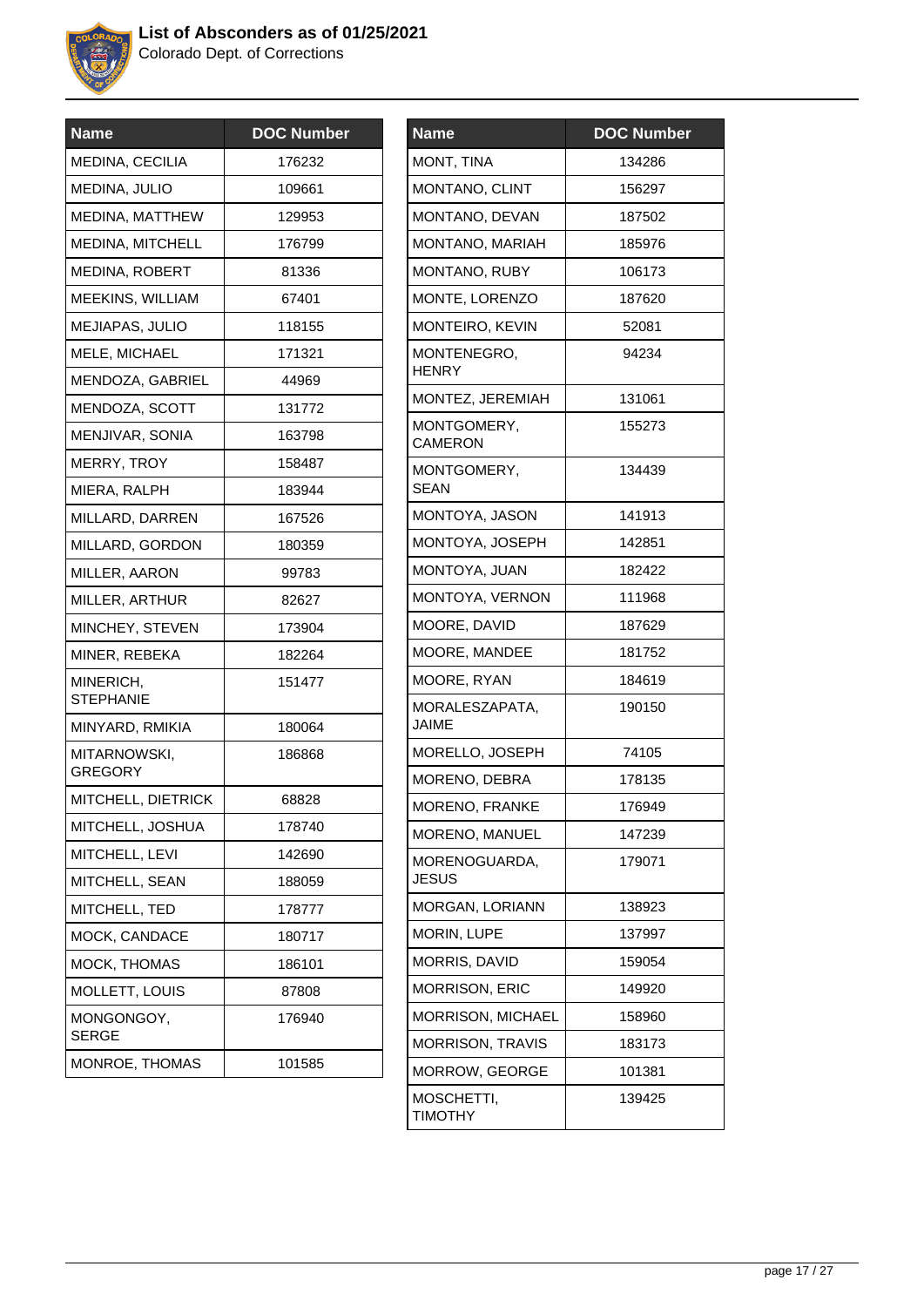

| <b>Name</b>                      | <b>DOC Number</b> |
|----------------------------------|-------------------|
| MOSLEY, TAJ                      | 161545            |
| MOTT, BILLY                      | 147745            |
| MOTTA, DEIDRA                    | 185152            |
| MULLINS, WILLIAM                 | 177537            |
| MUNGUIA, MARCUS                  | 175193            |
| MUNIZ, EDWARD                    | 184717            |
| MUNIZ, KRYSTLE                   | 139785            |
| MUNIZ, TRINIDAD                  | 182644            |
| MUNOZ, GAIGE                     | 185447            |
| MUNOZ, JEFFREY                   | 156486            |
| MUNOZGARCIA,<br><b>ERNESTO</b>   | 178140            |
| MURDOCK, JUSTIN                  | 150808            |
| MURPHY, BRITNEY                  | 184191            |
| MURPHY, JACK                     | 185922            |
| MURPHY, SCOTT                    | 54784             |
| MURRAY, BEN                      | 56697             |
| MURRAY, IAN                      | 138722            |
| MURRY, SAMUEL                    | 187099            |
| NAJERA, RENE                     | 159524            |
| NAJERAVALDEZ,<br><b>EDGAR</b>    | 113673            |
| NALWOOD, OTETEE                  | 182774            |
| NARVAEZNEGRON,<br><b>OSVALDO</b> | 186168            |
| NAVARRETE<br><b>CIPRIANO</b>     | 69387             |
| NAVARRO, JAVIER                  | 180793            |
| NAVARRO, MATTHEW                 | 184861            |
| NEECE,<br><b>CHRISTOPHER</b>     | 185809            |
| NELSON, DANIEL                   | 179540            |
| NELSON, JOSHUA                   | 147168            |
| NEVAREZ, MICHAEL                 | 171013            |
| NGO, LOC                         | 142777            |
| NICHOLS, BROOQUE                 | 183169            |
| NICOLI, JOSHUA                   | 114479            |

| <b>Name</b>                             | <b>DOC Number</b> |
|-----------------------------------------|-------------------|
| NIEMANN, JONATHAN                       | 171945            |
| NIEVES, DANIEL                          | 110434            |
| NINO, CARMEN                            | 176360            |
| NOLAN, JOSE                             | 118003            |
| NUNEZ, EMILIO                           | 159050            |
| NUNGARYBELTRAN,<br><b>RANDY</b>         | 126643            |
| NYSEN, MICHAEL                          | 128684            |
| OAKLEY, RYAN                            | 122094            |
| OBRIEN, PHILLIP                         | 90102             |
| OCANAS, DIEGO                           | 65100             |
| OLSON, AARON                            | 164885            |
| OPPONG, GEORGE                          | 131766            |
| ORLANDO, CHARLES                        | 187104            |
| <b>ORNELAS-</b><br>ARCHULETA,<br>DWAYNE | 67670             |
| OROSCO, ANGEL                           | 95142             |
| ORTEGA, LAURA                           | 178471            |
| ORTIZ, ADAM                             | 187791            |
| ORTIZ, JOSUE                            | 177763            |
| ORTIZ, TIMOTHY                          | 142049            |
| OSBORNE, DAVID                          | 175149            |
| OSBORNE, ROSS                           | 186801            |
| OSBORNE, SEAN                           | 169356            |
| OSBURN, TRACY                           | 123216            |
| OVIEDO, ISAIAS                          | 136901            |
| <b>OWENS, CHARLES</b>                   | 178013            |
| OWENS, EDDIE                            | 55472             |
| OWENS, JOHN                             | 113509            |
| OXFORD, JOSHUA                          | 181802            |
| PACHECO, AARON                          | 148914            |
| PACHECO,<br><b>CHRISTOPHER</b>          | 188208            |
| PACHECO, LEONARD                        | 171814            |
| PACHECO, MIKE                           | 186655            |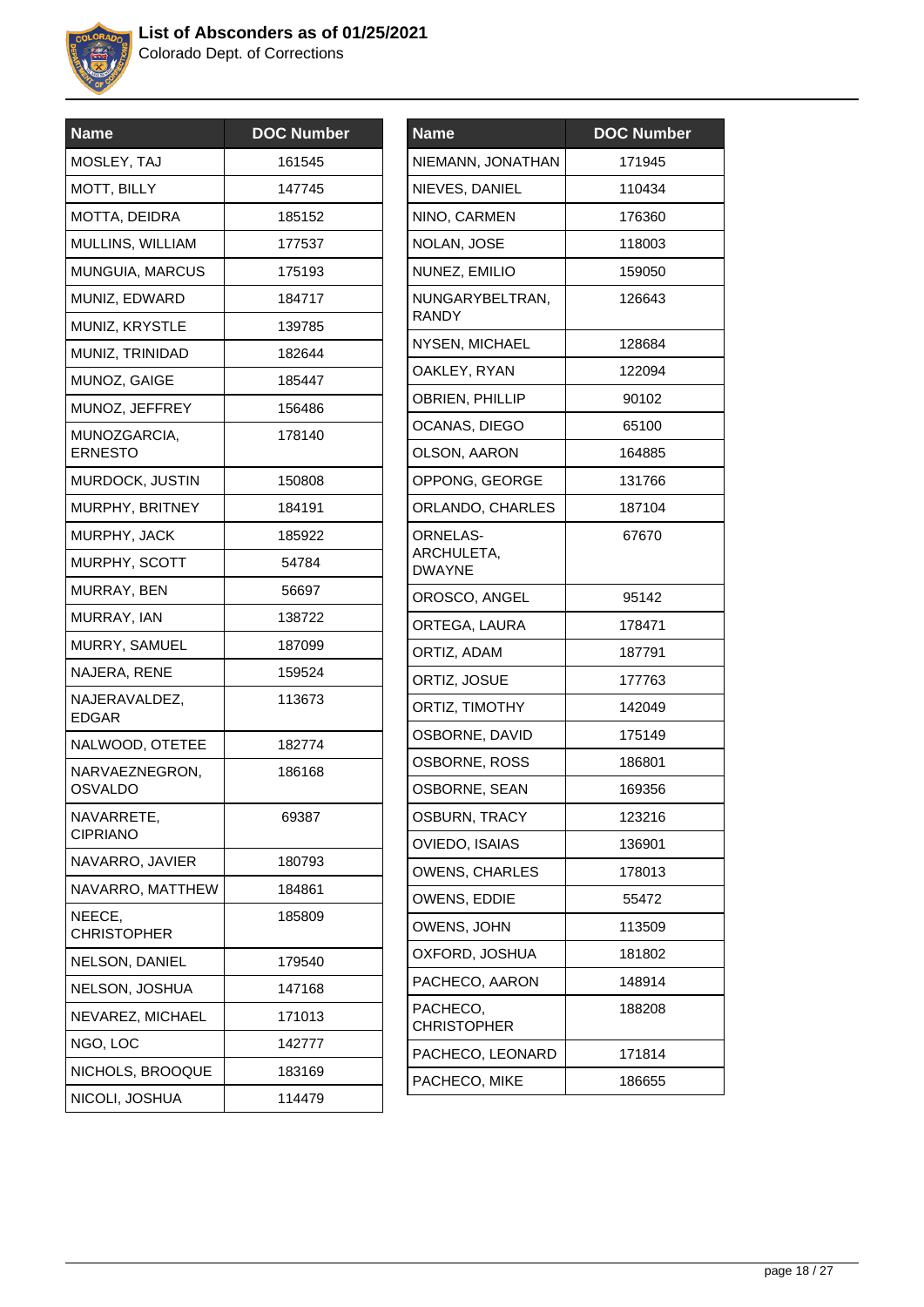

| <b>Name</b>                      | <b>DOC Number</b> |
|----------------------------------|-------------------|
| PACKER, JEREMY                   | 188474            |
| PALACIOS, JOSEPH                 | 184575            |
| PALACIOSRONQUILL,<br><b>JOSE</b> | 160207            |
| PANTAZES, LORI                   | 165857            |
| PARANO, GUSTADO                  | 146192            |
| PARKS, VERONICA                  | 91139             |
| PARMELEEHENKE,<br><b>PHOENIX</b> | 186537            |
| PATTON, MONTE                    | 188310            |
| PAYNE, ERIK                      | 134068            |
| PAYNE, MAURICE                   | 110415            |
| PEARCE, RACHEL                   | 175665            |
| PELAEZREYES,<br><b>AGUSTIN</b>   | 114011            |
| PENN, MILKA                      | 159981            |
| PENNINGTON,<br>AMBER             | 188466            |
| PENNINGTON, ERIC                 | 113336            |
| PERALTA, RAFAEL                  | 134845            |
| PEREA, DOMINIC                   | 147466            |
| PEREGRINO, MARTIN                | 132786            |
| PEREZ, JOSEPH                    | 156380            |
| PEREZ, MARCO                     | 187772            |
| PEREZ, MICHAEL                   | 113911            |
| PERRIGO, MICHAEL                 | 148685            |
| PETERDOTSON,<br><b>DARIUS</b>    | 185497            |
| PETERS, PERCY                    | 187399            |
| PETERSON, DAVID                  | 98839             |
| PETRIE, MICHAEL                  | 145909            |
| PHELPS, TRACI                    | 180012            |
| PHILLIPS, AUSTIN                 | 181681            |
| PHILLIPS, DALE                   | 84009             |
| PIERCE, ALEXANDER                | 162050            |
| PIERCE, RICHARD                  | 188545            |
| PINKETT, DAESHAWE                | 179666            |

| <b>Name</b>                       | <b>DOC</b> Number |
|-----------------------------------|-------------------|
| PIPPEN, CHANCE                    | 189225            |
| PITTMAN, JASMINE                  | 187062            |
| PLUNKETT, MYCHAEL                 | 164682            |
| POL, ROLANDO                      | 157879            |
| POOLE, MARIA                      | 184576            |
| PORKKA, JULIE                     | 145807            |
| PORTER, FREDERICK                 | 52696             |
| PORTER, MATHEW                    | 158601            |
| PORTIDAMENDOZA,<br><b>JESUS</b>   | 165955            |
| POUNDS, ERIC                      | 183562            |
| POWERS, JOHN                      | 185005            |
| PRESTON, ANN                      | 165549            |
| PRICE, TANYA                      | 184178            |
| PULLIE, PATRICE                   | 90214             |
| QUALLS, MATHEW                    | 188026            |
| QUIGLEY, ANTHONY                  | 152191            |
| QUINONES, JULIA                   | 186502            |
| QUINTANA,<br><b>PRISCILLA</b>     | 184543            |
| QUINTANA, RACHEL                  | 179860            |
| QUINTANAOLIVAS,<br><b>ORLANDO</b> | 179667            |
| QUIOVERS,<br><b>CHRISTOPHER</b>   | 183108            |
| QUIRARTE,<br><b>STEPHANIE</b>     | 181656            |
| RACCA, JENNIFER                   | 187768            |
| RAEL, GINO                        | 166117            |
| RAGLAND, AMANDA                   | 159291            |
| RAJEVICH, JOHN                    | 136678            |
| RAMIREZ, ADRIAN                   | 183256            |
| RAMIREZ, IVAN                     | 179244            |
| RAMIREZ, RAYMOND                  | 80334             |
| RAMIREZ, RUSSIE                   | 119363            |
| RAMOS, ROY                        | 176441            |
| RAMSER, MEGAN                     | 182324            |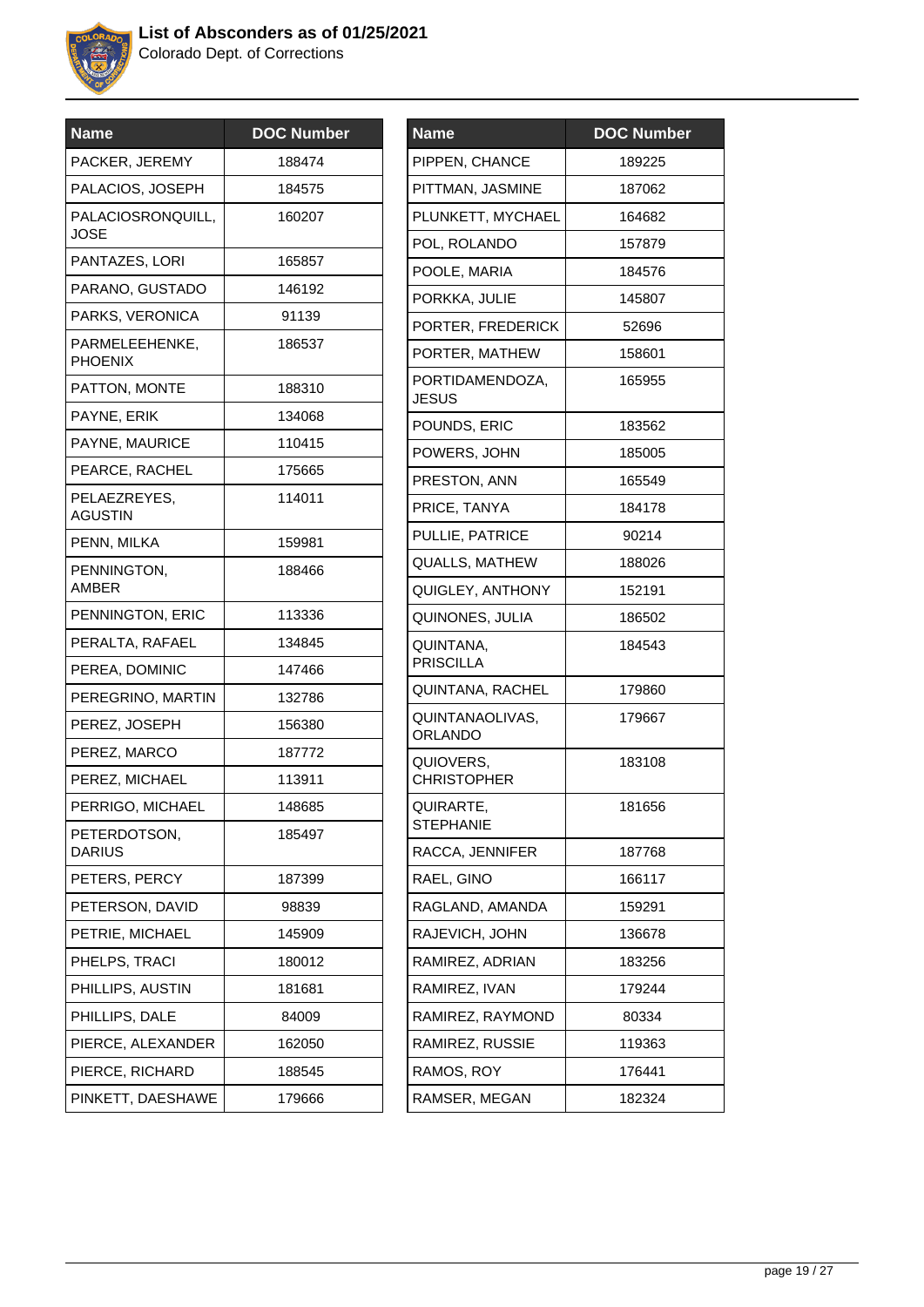

| <b>Name</b>            | <b>DOC Number</b> |
|------------------------|-------------------|
| RASHEED,<br>ARRAHEEM   | 64329             |
| RAYGOR, RANDY          | 183437            |
| RAZAK, ABDUL           | 116144            |
| REAGAN, ROY            | 64489             |
| REED, DAVID            | 126686            |
| REED, JAMES            | 140163            |
| REESE, LEON            | 147548            |
| REESE, STANLEY         | 47308             |
| REEVES, MICHAEL        | 106435            |
| REHMEYER, ROGER        | 59605             |
| REID, TINA             | 175872            |
| REINOZO, ARMANDO       | 113466            |
| REVERE, DONALD         | 69342             |
| REYES, ALEJANDRO       | 182401            |
| REYES, ESGAR           | 104388            |
| REYES, JOSEPH          | 183909            |
| REYESNUFIO, CESAR      | 173688            |
| REYESRIVERA,<br>GENARO | 144847            |
| REYNOLDS, MEGAN        | 183042            |
| RHODUS, LARRY          | 64547             |
| RHODUS, YVONNE         | 95969             |
| RICE, TROY             | 183206            |
| RICKETTS, JAMES        | 186074            |
| RINEHART, WAYNE        | 177273            |
| RINES, KENNETH         | 174104            |
| RIOS, FRANCISCO        | 187445            |
| RISTICK, JAVON         | 159692            |
| RIVAS, CRISTIAN        | 181527            |
| RIVERA, ANGEL          | 170381            |
| RIVERA, CARLOS         | 106111            |
| RIVERA, GENARO         | 176096            |
| RIVERA, IAN            | 169287            |
|                        |                   |

| Name                                   | <b>DOC Number</b> |
|----------------------------------------|-------------------|
| RIVERA, ROBERT                         | 171568            |
| RIVERACARRASCO,<br><b>MELISSA</b>      | 174555            |
| RIVERARAMIREZ,<br>CARLOS               | 182579            |
| ROACH, KIMBERLEY                       | 186784            |
| ROBERTS, DARRYL                        | 46978             |
| ROBERTS, TIMOTHY                       | 151788            |
| ROBINSON, ANTWON                       | 171107            |
| ROBINSON,<br><b>ROSEMARY</b>           | 125201            |
| ROBINSON,<br><b>TROYLYNN</b>           | 170708            |
| ROBISON, PATRICK                       | 178076            |
| ROBLES, ANDY                           | 174085            |
| ROBLES, WENDY                          | 179613            |
| ROBLESMARTINEZ,<br><b>MIGUEL</b>       | 139850            |
| ROBUCK, GREGORY                        | 170528            |
| ROCHA, JOSEPH                          | 163558            |
| RODARTERIOS,<br>OSCAR                  | 171196            |
| RODD, OCEAN                            | 186355            |
| RODEN, MICHAEL                         | 179076            |
| RODGERS, DAVONTE                       | 166921            |
| RODGERS, MARK                          | 80909             |
| RODGERS, MICHAEL                       | 180457            |
| RODGERS, RICKEY                        | 186799            |
| RODRIGUEZ,<br><b>ALEJANDRO</b>         | 159026            |
| RODRIGUEZ, ANGEL                       | 95569             |
| RODRIGUEZ, JAIME                       | 168337            |
| RODRIGUEZ, JESUS                       | 180749            |
| RODRIGUEZ,<br>JOHNNY                   | 54895             |
| RODRIGUEZ, JOSEPH                      | 179611            |
| RODRIGUEZ,<br><b>ONESIMO</b>           | 182382            |
| RODRIGUEZ, PARIS                       | 189602            |
| <b>RODRIGUEZESCALE</b><br>RA, GILBERTO | 104791            |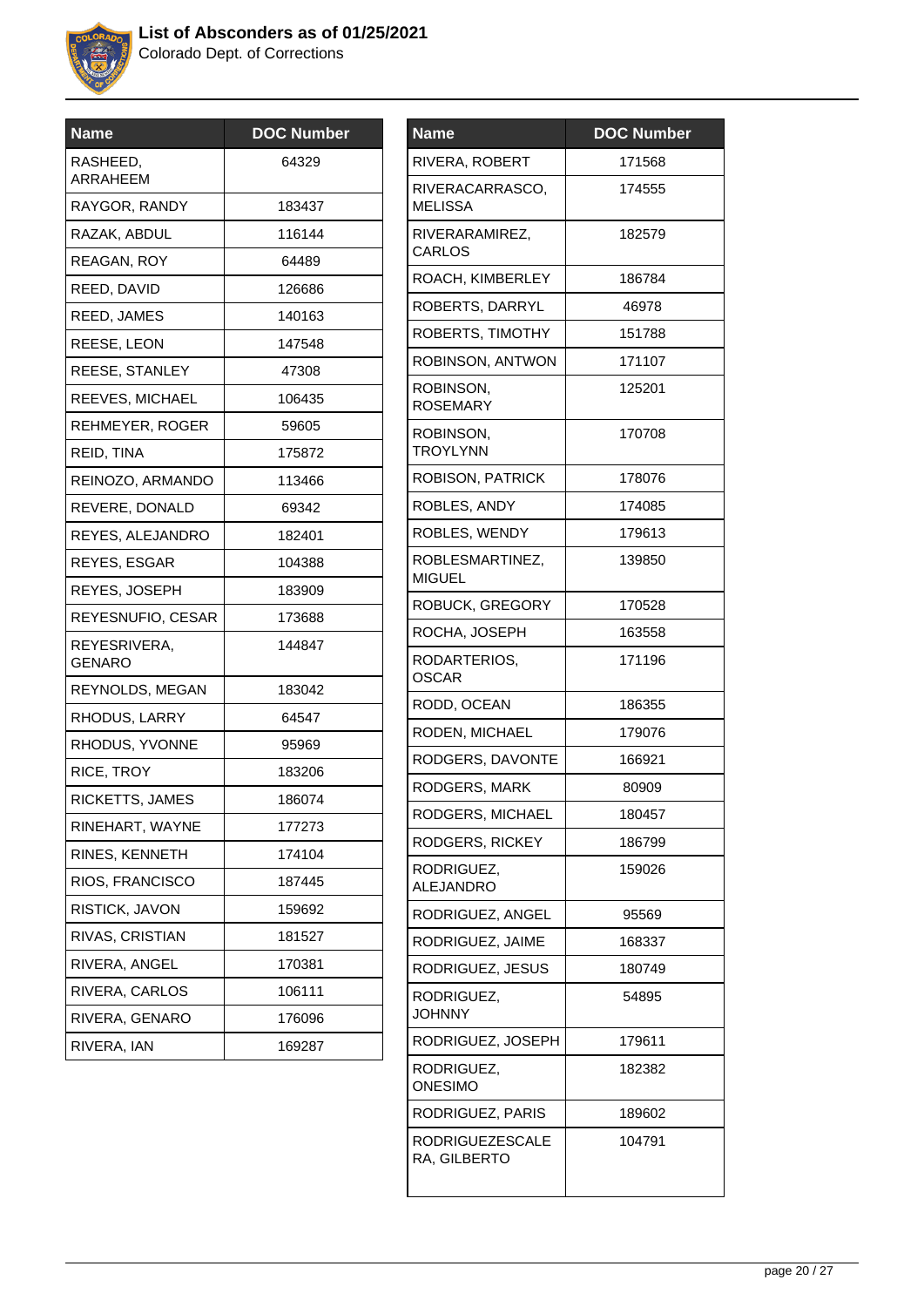

| <b>RODRIGUEZGONZAL</b> | 137565 |
|------------------------|--------|
| EZ. ARTEMIO            |        |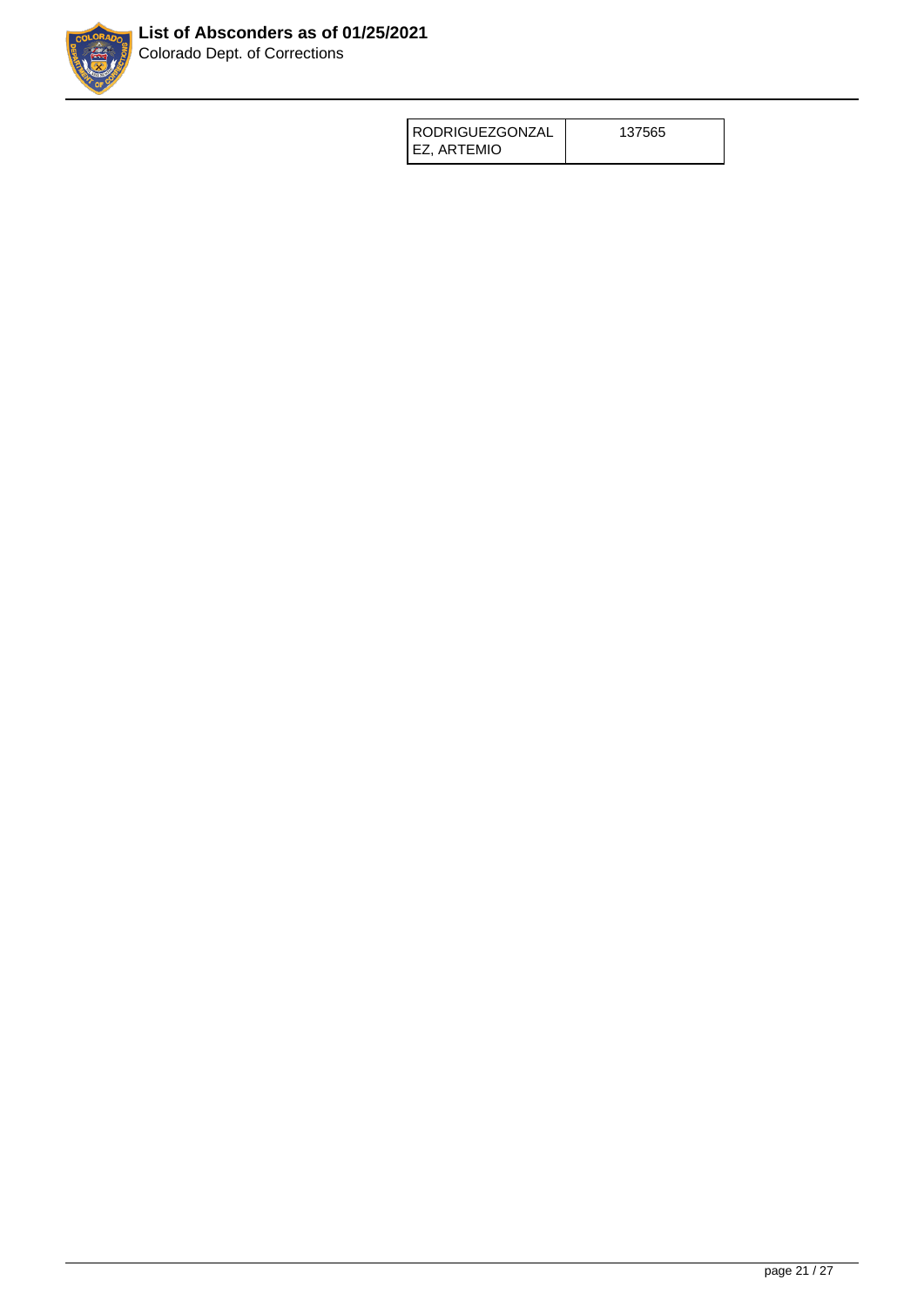

| 169633<br>188016 |
|------------------|
|                  |
|                  |
| 150213           |
| 61660            |
| 175467           |
| 175304           |
| 165409           |
| 101677           |
| 172667           |
| 170077           |
| 123718           |
| 181726           |
| 160458           |
| 161025           |
| 180160           |
| 177823           |
| 164090           |
| 96142            |
| 141706           |
| 189563           |
| 181390           |
| 179859           |
| 129023           |
| 136373           |
| 184399           |
| 169050           |
| 178162           |
| 120536           |
| 145831           |
| 174690           |
| 159306           |
| 175021           |
|                  |

| <b>Name</b>                     | <b>DOC</b> Number |
|---------------------------------|-------------------|
| SALANKEY,<br><b>CHRISTOPHER</b> | 163087            |
| SALAS, NINA                     | 186930            |
| SALAZAR, GABRIEL                | 106719            |
| SALAZAR, RAMON                  | 188563            |
| SALAZAR, SAMUEL                 | 159190            |
| SALAZAR, TROY                   | 62448             |
| SALAZAR, ZAKARIYA               | 172773            |
| SALDANA, SONIA                  | 171513            |
| SALLI, KATHERINE                | 167403            |
| SAMUEL, TYRELE                  | 182537            |
| SANCHEZ, BENJAMIN               | 151208            |
| SANCHEZ, BRIAN                  | 119357            |
| SANCHEZ,<br><b>CHRISTINA</b>    | 172531            |
| SANCHEZ, DAVID                  | 175099            |
| SANCHEZ, MORGAN                 | 166938            |
| SANCHEZ, WENDY                  | 107824            |
| SANDERSON,<br>LUCAUS            | 118107            |
| SANDOVAL, ALFRED                | 180404            |
| SANDOVAL, EZEKIEL               | 184510            |
| SANDOVAL, JOE                   | 174086            |
| SANDOVAL, MICHAEL               | 175719            |
| SANDOVAL,<br>TONIJAZZMIN        | 176961            |
| SANDOVAL, VICTOR                | 178448            |
| SANDS, GEORGE                   | 124664            |
| SANO, ANTHONY                   | 141106            |
| SANTAGATA, AMBER                | 186409            |
| SANTISTEVAN,<br><b>ARTHUR</b>   | 174106            |
| SANTISTEVAN,<br><b>JEREMIAH</b> | 183077            |
| SANTOSGARCIA,<br><b>NEFTALI</b> | 160503            |
| SAUCEDOMACIAS,<br><b>MIGUEL</b> | 155004            |
| SAYLES, RASHID                  | 167979            |
| SCHEIRBECK,<br><b>BRANDON</b>   | 130710            |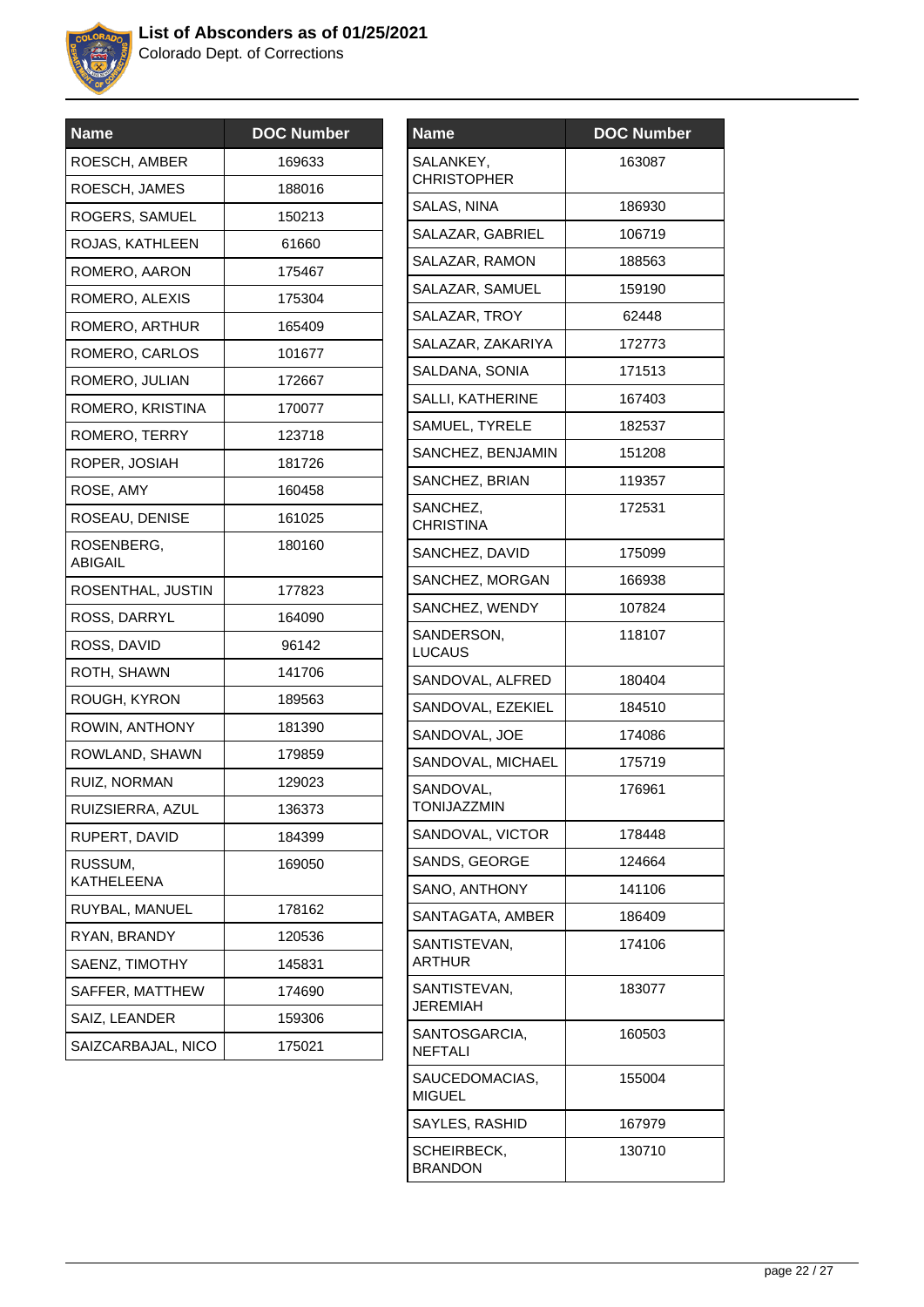

| <b>Name</b>                   | <b>DOC Number</b> |
|-------------------------------|-------------------|
| <b>SCHELOSKE, CARL</b>        | 182082            |
| <b>SCHERF, ALBERT</b>         | 99787             |
| <b>SCHIEVE, FRANK</b>         | 119172            |
| SCHNICKER,<br><b>ANDREW</b>   | 186302            |
| <b>SCHULTZ, ERIC</b>          | 170391            |
| SCHULTZ, LARRY                | 90502             |
| <b>SCHULTZ, RANDY</b>         | 163082            |
| SCHUMACHER,<br><b>PRESTON</b> | 182752            |
| SCHWARTZ, JAMES               | 91848             |
| <b>SCOGGINS, AARON</b>        | 148927            |
| <b>SCOGGINS, RICHARD</b>      | 133141            |
| SCOTT, DAVID                  | 177977            |
| SCOTT, SHANAN                 | 187544            |
| SEELEY, HALEY                 | 178445            |
| SEGURA, JOSE                  | 184501            |
| SEILER, KATHLEEN              | 171259            |
| <b>SELF, MICHAEL</b>          | 178106            |
| SENA, ANGELO                  | 184476            |
| SENA, COLTON                  | 164377            |
| SENA, JOHN                    | 103540            |
| SENA, SHAINA                  | 180614            |
| SENNET, TROY                  | 166795            |
| SERGENT, DAVID                | 75771             |
| SERNA, JOSHUA                 | 188487            |
| SERRANOLERMA,<br>JOSE         | 170325            |
| SEVERANCE, SCOTT              | 164473            |
| SFERRAZZA.<br><b>MICHAEL</b>  | 187020            |
| <b>SHANKLE, HOUSTON</b>       | 161930            |
| SHEEKS, CHRISTINA             | 189404            |
| SHELLS, ERLANA                | 162627            |
| SHELTON, MATTHEW              | 188798            |
| SHELTON, TODD                 | 154536            |
|                               |                   |

| Name                           | <b>DOC Number</b> |
|--------------------------------|-------------------|
| SHEPHERD, AUSTIN               | 181406            |
| <b>SHERMAN, MICHAEL</b>        | 187963            |
| SHERRADEN, DUSTIN              | 128893            |
| SHOCK, MARY                    | 101550            |
| <b>SHUFORD, CHARLES</b>        | 177810            |
| SHULL, NATHAN                  | 178439            |
| SHUMARD, JOSHUA                | 180753            |
| SHUSTER, DANIELLE              | 187294            |
| SIAS, JESSICA                  | 169639            |
| SIERRA, NATHAN                 | 111657            |
| SIERRA, RODOLFO                | 151701            |
| SIMMONS, ROBYN                 | 163320            |
| SIMON, KASADI                  | 160296            |
| SIMONS, GERALD                 | 126912            |
| SIMONS, JEREMY                 | 170788            |
| SIMPSON, JACKIE                | 177440            |
| SIMPSON, SHIN                  | 164826            |
| SISNEROS, JERRY                | 139295            |
| SISNEROS, LORENZO              | 187721            |
| SISNEROS, LOUIE                | 186939            |
| SISNEROS, PHILLIP              | 172776            |
| SLABAUGH,<br><b>CHARLES</b>    | 80732             |
| SLADE, JAMES                   | 164395            |
| SLAGLE, DAVID                  | 140738            |
| SLAUGHTER, MARK                | 83821             |
| SLAUGHTER,<br>SAMANTHA         | 182101            |
| SLOAN, MELISSA                 | 186971            |
| SLOMCHINSKI,<br><b>MATTHEW</b> | 187722            |
| SMILEY, LOGAN                  | 177402            |
| SMITH, ANDREW                  | 172962            |
| SMITH, DANNY                   | 140470            |
| SMITH, HARDRICK                | 85286             |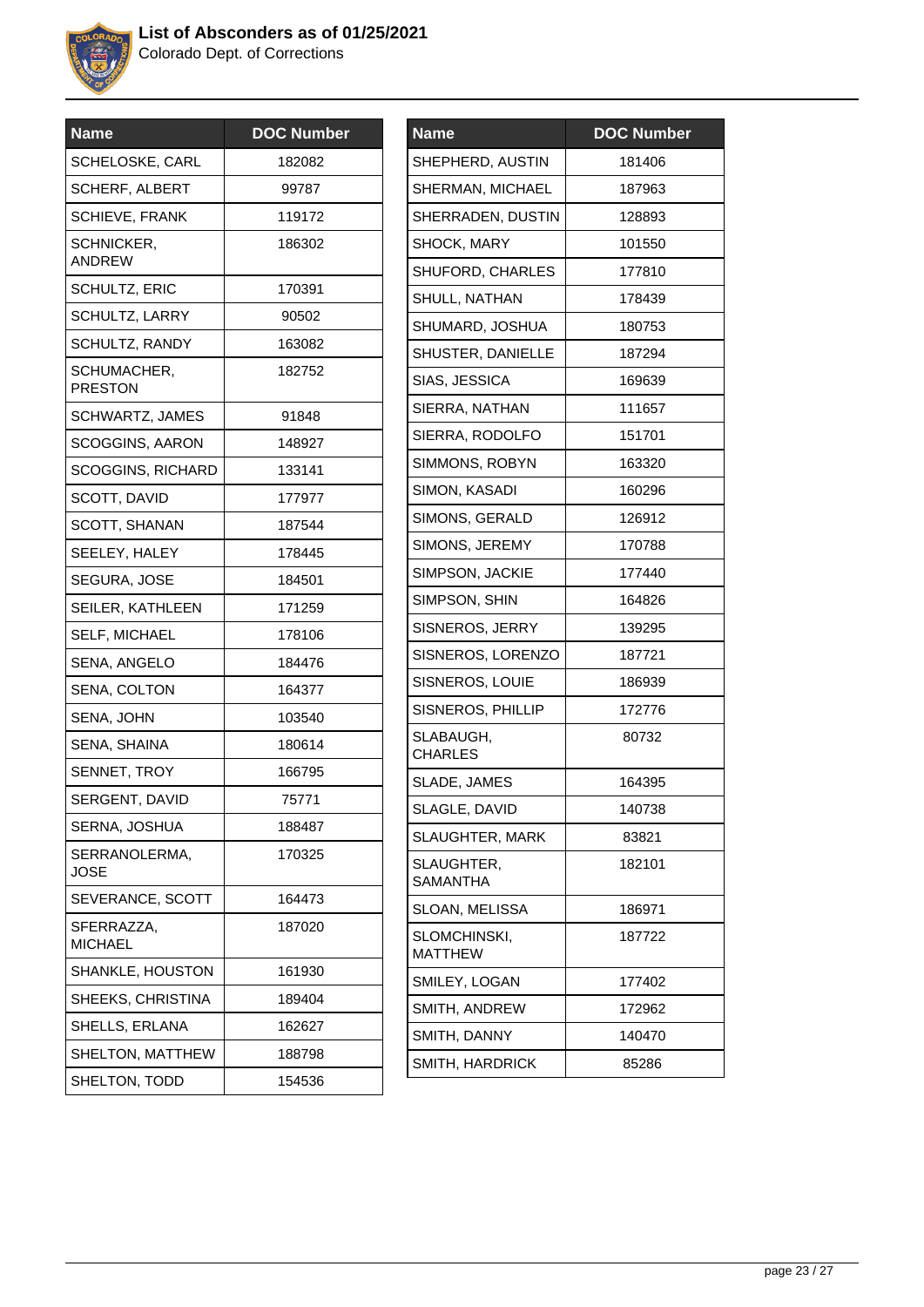

| <b>Name</b>                   | <b>DOC Number</b> |
|-------------------------------|-------------------|
| SMITH, JEREMY                 | 184141            |
| SMITH, JUSTIN                 | 172351            |
| SMITH, LANDIN                 | 148407            |
| SMITH, MARK                   | 139593            |
| SMITH, MICHAEL                | 119915            |
| SMITH, MICHELLE               | 188490            |
| SMITHCOBB,<br><b>FEBRUARI</b> | 123921            |
| SMOTHERMAN,<br><b>JAMES</b>   | 106002            |
| SNELL, BENJAMIN               | 68845             |
| SNELL, COREY                  | 169775            |
| SNIDER, CASSEY                | 167012            |
| <b>SOLAK, KALUB</b>           | 184834            |
| SOLIS, JUAN                   | 149023            |
| SOLONY, ROBERT                | 188597            |
| SOLORZANO, ENASIO             | 163521            |
| SOMERVILLE, ERIC              | 184590            |
| SORENSEN, WYATT               | 187372            |
| SORRELL,<br><b>ZACHARIAH</b>  | 97502             |
| SOTO, JOSE                    | 178668            |
| SOWA, JOSHUA                  | 166615            |
| SOZAGUERRERO,<br><b>JESUS</b> | 111732            |
| SPAULDING, JOEL               | 188517            |
| SPIKULA, JOSEPH               | 65381             |
| SPRINKLE, REGINA              | 122807            |
| SPROWL, LEWIS                 | 172875            |
| SRONCE, TONI                  | 180579            |
| STANBERRY, AARON              | 171703            |
| <b>STANCHIU, BRUCE</b>        | 185824            |
| <b>STANCIL, RONNIE</b>        | 181388            |
| STARK, LARRY                  | 89912             |
| STARKEY, RYAN                 | 188069            |
| STEELE, DOUGLAS               | 187468            |
|                               |                   |

| <b>Name</b>                      | <b>DOC Number</b> |
|----------------------------------|-------------------|
| STEINWALD,<br>NATHANIEL          | 136830            |
| STEMLER, AMANDA                  | 181187            |
| STETLER, JUSTIN                  | 174374            |
| STEVENS, JASON                   | 171704            |
| STEVENSON, ADAM                  | 170702            |
| STIEFVATER, CRAIG                | 188659            |
| STILLWELL, TYLER                 | 188107            |
| STINE, BRIAN                     | 167158            |
| STINER, TROY                     | 131662            |
| STOLTMAN, ROBERT                 | 146796            |
| STONE, RODNEY                    | 56384             |
| STOVEALL, LEE                    | 189384            |
| STRAIT, BRANDON                  | 178715            |
| STRANGFELD,<br><b>MARCUS</b>     | 152776            |
| STRAUSSER, KEELAN                | 93214             |
| STROM, NATHANIEL                 | 146457            |
| STRYJEWSKI,<br><b>STEVEN</b>     | 187253            |
| STUBBA, TERRANCE                 | 183547            |
| SUAZO, DONNIE                    | 66823             |
| SUBRYAN, ADAM                    | 185084            |
| SULLINS, RICKY                   | 186504            |
| SULLIVAN, MATTHEW                | 162701            |
| SUSEY, SEAN                      | 168525            |
| SUTHERLAND,<br><b>HILBOURNE</b>  | 164453            |
| SWAN, HAROLD                     | 125574            |
| SWANSON, MURRAY                  | 181763            |
| SYMES, AMBER                     | 183735            |
| TAFOYA, DANIELLE                 | 181156            |
| TAFOYA, VINCENT                  | 189346            |
| TAGLIATELALOOKER,<br><b>LISA</b> | 118827            |
| TAMLIN, STEVEN                   | 59644             |
| TAPIA, JESSIE                    | 66135             |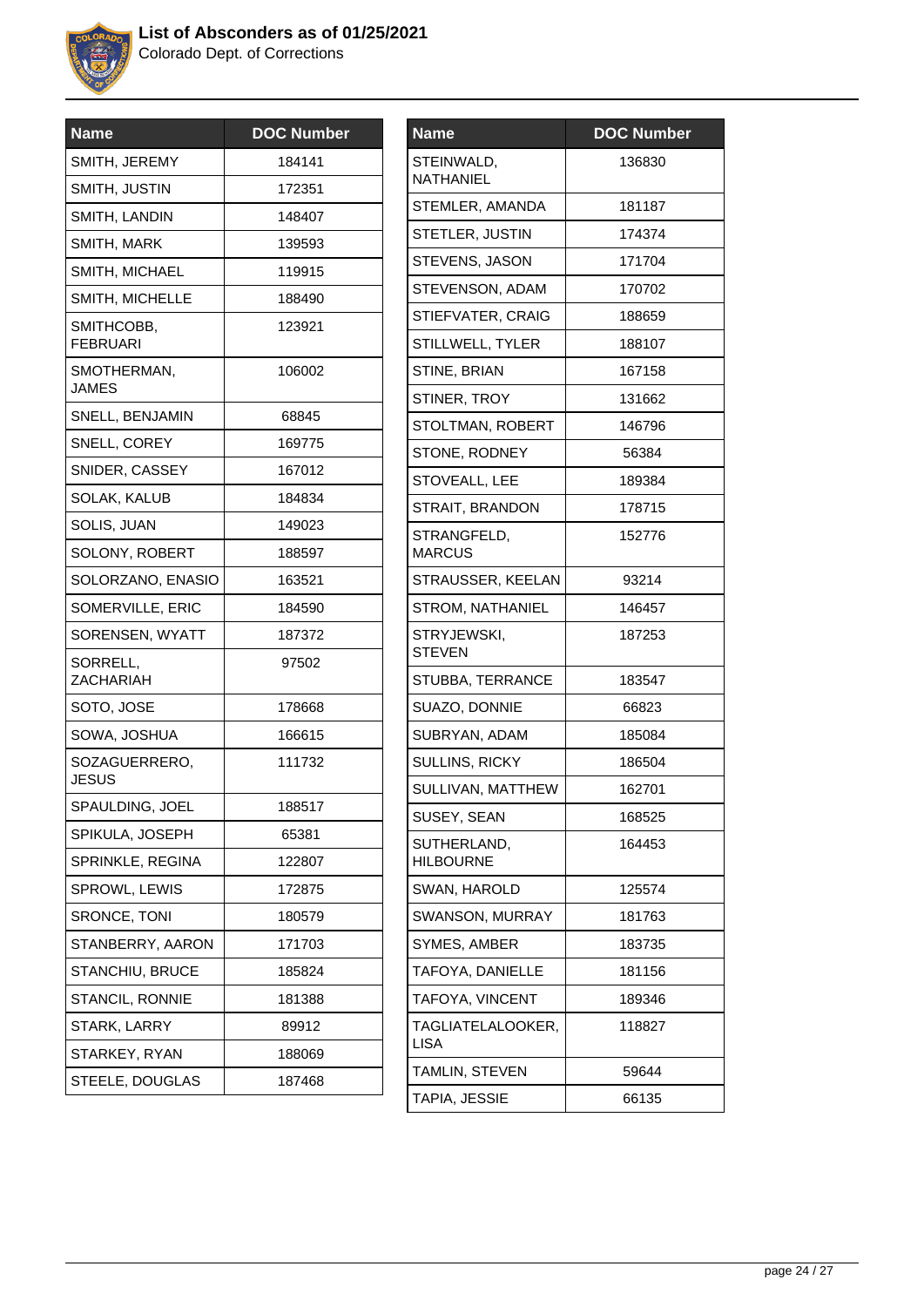

| <b>Name</b>                 | <b>DOC Number</b> |
|-----------------------------|-------------------|
| TARABBIA, JOSHUA            | 142956            |
| TAYLOR, ISAH                | 55719             |
| <b>TAYLOR, JESSIE</b>       | 179771            |
| TAYLOR, JOSEPH              | 184929            |
| <b>TAYLOR, MICHAEL</b>      | 172458            |
| <b>TAYLOR, TIMOTHY</b>      | 61088             |
| <b>TELLER, DERWIN</b>       | 137365            |
| TELLES, RICARDO             | 161749            |
| TELLEZ, HECTOR              | 164324            |
| TERRELL, GARRICK            | 89884             |
| TERRY, ANDRE                | 126767            |
| TERRY, DAMMIAN              | 186086            |
| TESTA, KEVIN                | 127638            |
| THACKER, JOCK               | 175764            |
| THEONY, KALEB               | 173673            |
| THOMAS, JULIAN              | 174867            |
| THOMAS, MATHEW              | 155260            |
| THOMAS, THOMAS              | 184188            |
| THOMPSON, CECIL             | 147043            |
| THOMPSON, DONALD            | 129866            |
| THOMPSON,<br><b>MAURICE</b> | 148869            |
| THOMPSON,<br><b>MICHAEL</b> | 186670            |
| THOMPSON, TIANNA            | 146698            |
| THOMPSON,<br><b>ZACHZRI</b> | 96594             |
| THORNTON, DANNI             | 179529            |
| <b>THORNTON, JERRIE</b>     | 126660            |
| THORNTON, WAYNE             | 173225            |
| THURSTON, ELDON             | 108532            |
| TILLMAN, GABRIEL            | 141995            |
| TIRRO, SALVATORRE           | 116287            |
| TISCHER, JONATHAN           | 175133            |
| TODD, JONATHAN              | 182989            |
|                             |                   |

| <b>Name</b>                   | <b>DOC Number</b> |
|-------------------------------|-------------------|
| TODD, KIRA                    | 158851            |
| <b>TOEDTLI, RICK</b>          | 185681            |
| TOLENTINO,<br><b>ERNESTO</b>  | 124706            |
| <b>TOMPKINS, GEORGE</b>       | 102901            |
| TOOTHAKER,<br><b>MICHAEL</b>  | 177545            |
| TORRES, FERNANDO              | 180111            |
| <b>TORRES, JOE</b>            | 183066            |
| <b>TORRES, JOSE</b>           | 105241            |
| TORRES, LEOPOLDO              | 118257            |
| <b>TORRES, ROBERT</b>         | 185635            |
| TORRES, TIMOTHY               | 162530            |
| TORRESAYON, AIME              | 179743            |
| TORREZ, ARMANDO               | 181195            |
| TORREZ, JEFFREY               | 165125            |
| TOWNSEND, DAMIAN              | 177824            |
| TRACY, TAMATHA                | 111266            |
| TREVINO, JAVIER               | 94277             |
| TREVIZO, RICARDO              | 170674            |
| TRIMBLE, ALVIN                | 126483            |
| TROXTELL, HALEY               | 188084            |
| TRUESDALE,<br><b>BRODEN</b>   | 160813            |
| TRUITT, KYLE                  | 182174            |
| TRUJILLO, ASHLEY              | 184931            |
| TRUJILLO,<br><b>CATHERINE</b> | 107081            |
| TRUJILLO, JOSE                | 144930            |
| TRUJILLO, PAGE                | 186445            |
| TRUJILLO, RONALD              | 109575            |
| TURNER, DEAN                  | 88033             |
| <b>TURNER, ROBERT</b>         | 103885            |
| TURNER, SEAN                  | 182709            |
| TURNER, WILLIAM               | 87063             |
| TUTTLE, NATHANIEL             | 173118            |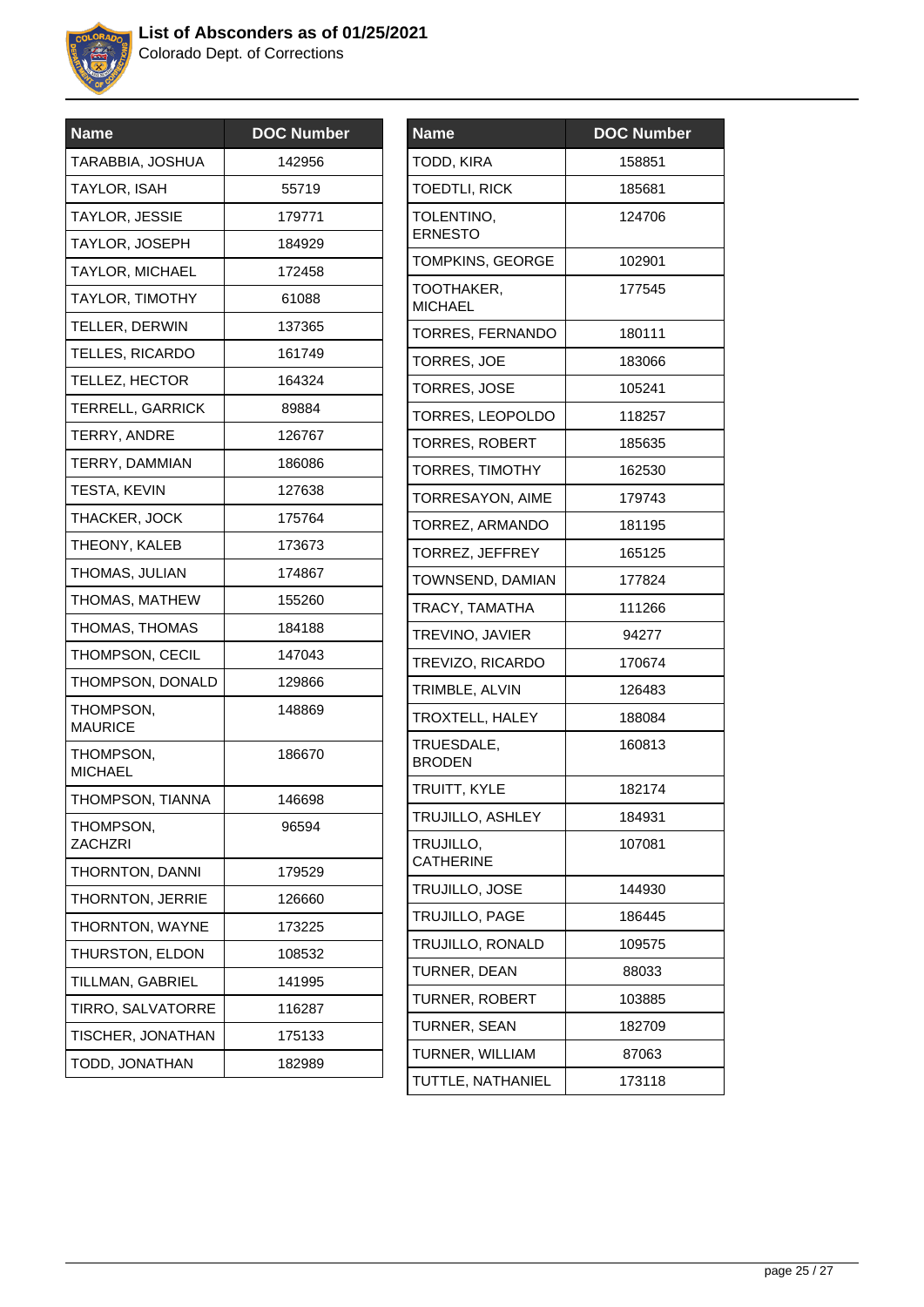

| <b>Name</b>                      | <b>DOC Number</b> |
|----------------------------------|-------------------|
| TUTTLE, REGINA                   | 123448            |
| TUTTLE, SAMANTHA                 | 182284            |
| TWINE, GEORGE                    | 118595            |
| URIBESANCHEZ,<br>DAVID           | 138970            |
| VALDEZ, JOHN                     | 49211             |
| VALDEZ, PAUL                     | 49267             |
| VALDEZ, VIOLET                   | 181641            |
| VALDEZ, VIRGIL                   | 167413            |
| VALVERDE, ESTEVAN                | 168252            |
| VANARSDOL,<br><b>CHRISTOPHER</b> | 183938            |
| <b>VANBUREN, ERIC</b>            | 66663             |
| VANDUSEN.<br><b>KENNETH</b>      | 173067            |
| VANDUYN, TYLER                   | 178833            |
| VANDYKE, TIMOTHY                 | 51378             |
| VANHASSELL, DAVID                | 140221            |
| VANN, AARON                      | 178495            |
| VARELAOROZCO,<br>JOSE            | 186855            |
| VARGASDELGADO,<br><b>EDUARDO</b> | 134735            |
| <b>VASKIN, TYLER</b>             | 177451            |
| VAUGHNER,<br><b>JERMAINE</b>     | 148378            |
| VAZQUEZ, DESERAE                 | 173157            |
| VENITESREYES,<br><b>NELSON</b>   | 112555            |
| <b>VERMILLION, SERGEI</b>        | 187861            |
| <b>VIDULICH, BRADLEY</b>         | 93044             |
| VIGIL, CODY                      | 174480            |
| <b>VIGIL, JENNIFER</b>           | 149680            |
| VIGIL, JOSEPH                    | 115946            |
| <b>VIGIL, MARTY</b>              | 178622            |
| VIGIL, STEVEN                    | 132762            |
| VILLA, JOSE                      | 112365            |
| VILLAGRANA,<br><b>MARISOL</b>    | 183607            |
| VILLARREALSANCHE<br>Z, LUCIO     | 175532            |
|                                  |                   |

| <b>Name</b>              | <b>DOC Number</b> |
|--------------------------|-------------------|
| <b>VONHUBRIGHT, CARL</b> | 182520            |
| <b>VULTAGGIO, ADAM</b>   | 187113            |
| WADDELL, DALLAS          | 169679            |
| <b>WAGNER, DERRIK</b>    | 187809            |
| WALKER, GUY              | 101838            |
| <b>WALKER, MICHAEL</b>   | 173944            |
| <b>WALKER, RICHARD</b>   | 106856            |
| WARD, DRICO              | 181016            |
| WARDLOW, JOSHUA          | 179591            |
| <b>WARNICK, ROBERT</b>   | 165434            |
| <b>WARREN, STEVEN</b>    | 85526             |
| <b>WARREN, TYRELL</b>    | 181628            |
| WASHINGTON,<br>DARNELL   | 166021            |
| WASHINGTON, DAVID        | 112181            |
| WASHINGTON,<br>JUSTIN    | 189134            |
| <b>WATEURS, TRISTAN</b>  | 178224            |
| <b>WATKINS, JAMES</b>    | 160526            |
| <b>WATSON, EBONY</b>     | 171386            |
| WATTS, CODY              | 187052            |
| <b>WEAVER, MORGAN</b>    | 169869            |
| <b>WEAVER, TRAVIS</b>    | 175068            |
| WEBER, RONALD            | 172640            |
| WEBSTER,<br>ROMONDE      | 176972            |
| <b>WEEAKS, RUSSELL</b>   | 122304            |
| WEED, CARLY              | 181531            |
| WEESE, SONNY             | 188985            |
| WEISS, NATHAN            | 181065            |
| <b>WELLINGTON, SANTO</b> | 180393            |
| WERTH, CODY              | 188738            |
| <b>WERTIN, KEVIN</b>     | 184851            |
| <b>WEST, EUGENE</b>      | 116877            |
| WESTERBERG,<br>TRAVIS    | 181400            |